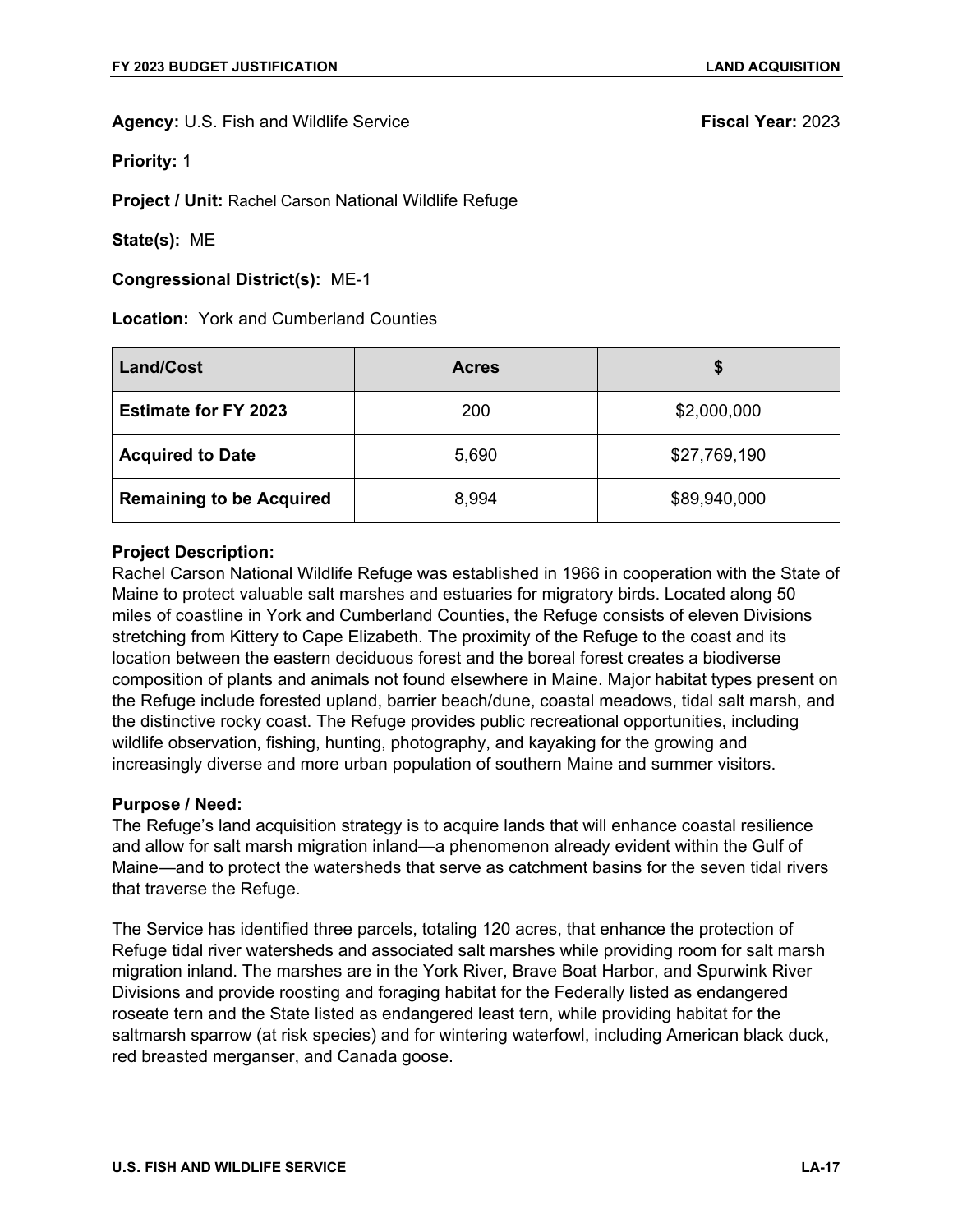The Service has also identified two parcels, totaling 80 acres, that encompass part of the headwaters of the Little River in the Biddeford Division. The parcels are comprised of wetlands, vernal pools, and riparian habitat and are within a 500-acre undeveloped habitat block. The properties provide winter foraging habitat and warm season nesting habitat for waterfowl and provide diverse habitat for migratory birds. Acquisition will enhance public recreation opportunities, including wildlife observation, hunting, and fishing.

# **Cooperator(s):**

Maine Coast Heritage Trust and the Mt. Agamenticus to the Sea Conservation Initiative (a partnership among national and local land trusts including the York, Kittery, and Great Works Regional Land Trusts).

| <b>Savings/Costs</b>              | <b>Startup</b> | Annual  |
|-----------------------------------|----------------|---------|
| <b>Estimated O&amp;M Savings:</b> | \$0            | \$0     |
| <b>Estimated O&amp;M Costs:</b>   | \$10,000       | \$2,500 |

# **Describe O&M:**

Startup costs include boundary marking. Annual costs include maintenance and law enforcement.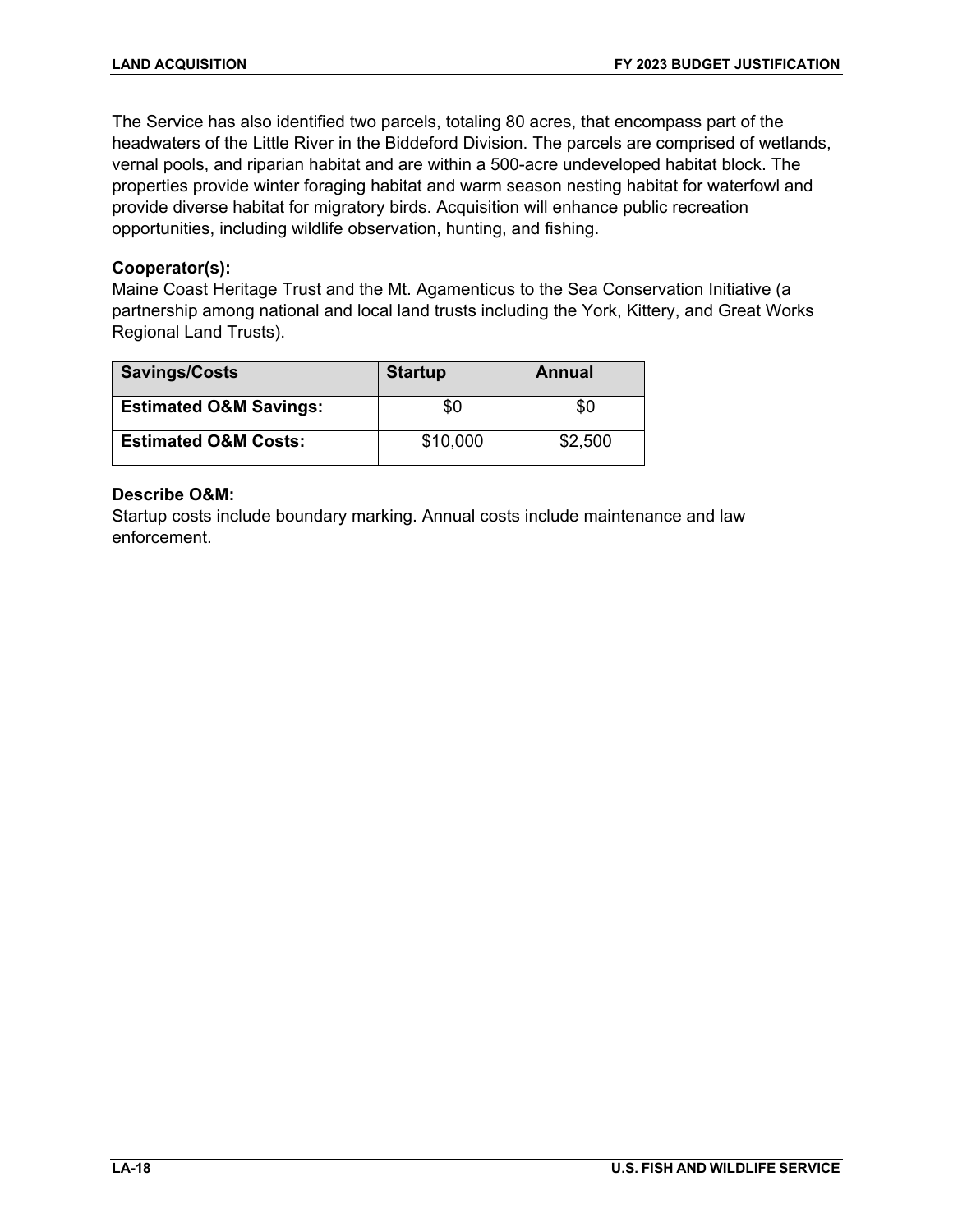**Priority:** 2

**Project / Unit:** Lower Rio Grande Valley National Wildlife Refuge

**State(s):** TX

### **Congressional District(s):** TX-15, TX-28, TX-34

**Location:** South Texas: Starr, Hidalgo, Cameron, and Willacy Counties.

| Land/Cost                       | <b>Acres</b> |              |
|---------------------------------|--------------|--------------|
| <b>Estimate for FY 2023</b>     | 940          | \$3,000,000  |
| <b>Acquired to Date</b>         | 104,675      | \$86,894,343 |
| <b>Remaining to be Acquired</b> | 26,885       | \$69,528,300 |

# **Project Description:**

The Lower Rio Grande Valley (Valley) region has lost approximately 95 percent of its native Tamaulipan thornscrub habitat due to agriculture, urban expansion, and industrial development, and 99 percent of the native vegetation in riparian areas has been destroyed. Hoping to connect and protect these isolated tracts of habitat, the Lower Rio Grande Valley National Wildlife Refuge was established in 1979 with a management priority to protect biodiversity. As a wildlife corridor, the Refuge follows the Rio Grande along the last 275 river miles, connecting isolated tracts of land managed by private landowners, non-profit organizations, the State of Texas, and two other National Wildlife Refuges: Laguna Atascosa and Santa Ana. During migration, birds from the Central and Mississippi Flyways converge in the Valley. Where possible, migrating birds avoid flying too far east (over the Gulf Coast) or too far west (over the desert) and end up funneling through this region. In addition, many birds from South and Central America reach the northernmost point of their range on the Rio Grande with some species literally not migrating any farther north than the river. In addition, the Valley is where four climates (temperate, desert, coastal, and sub-tropical) converge. The 365-day growing season and rich soils of the Rio Grande delta have resulted in over 1,200 plant species within the Valley. This plant diversity attracts and supports a diversity of wildlife, birds, and butterflies that depend on the vegetation that can only be found here in the United States. The Refuge supports 18 Federally listed endangered or threatened species, including the ocelot, peregrine falcon, and Kemp's ridley sea turtle. The Refuge provides public wildlife-dependent recreational opportunities, such as wildlife viewing, photography, and hunting.

### **Purpose / Need:**

With this appropriation, the Service will acquire the final 940 acres of a 1,284-acre tract. Acquisition of the property expands protection for endangered species, such as the ocelot, and for native species, such as white-tailed deer, bobcats, chachalacas, and great kiskadees, along with a variety of migratory bird species. Approximately 120 acres of the property contains undisturbed native brush, and the remainder is former farmland, with irrigable acreage. Restored areas will provide increased vegetative and wildlife species. Acquisition will expand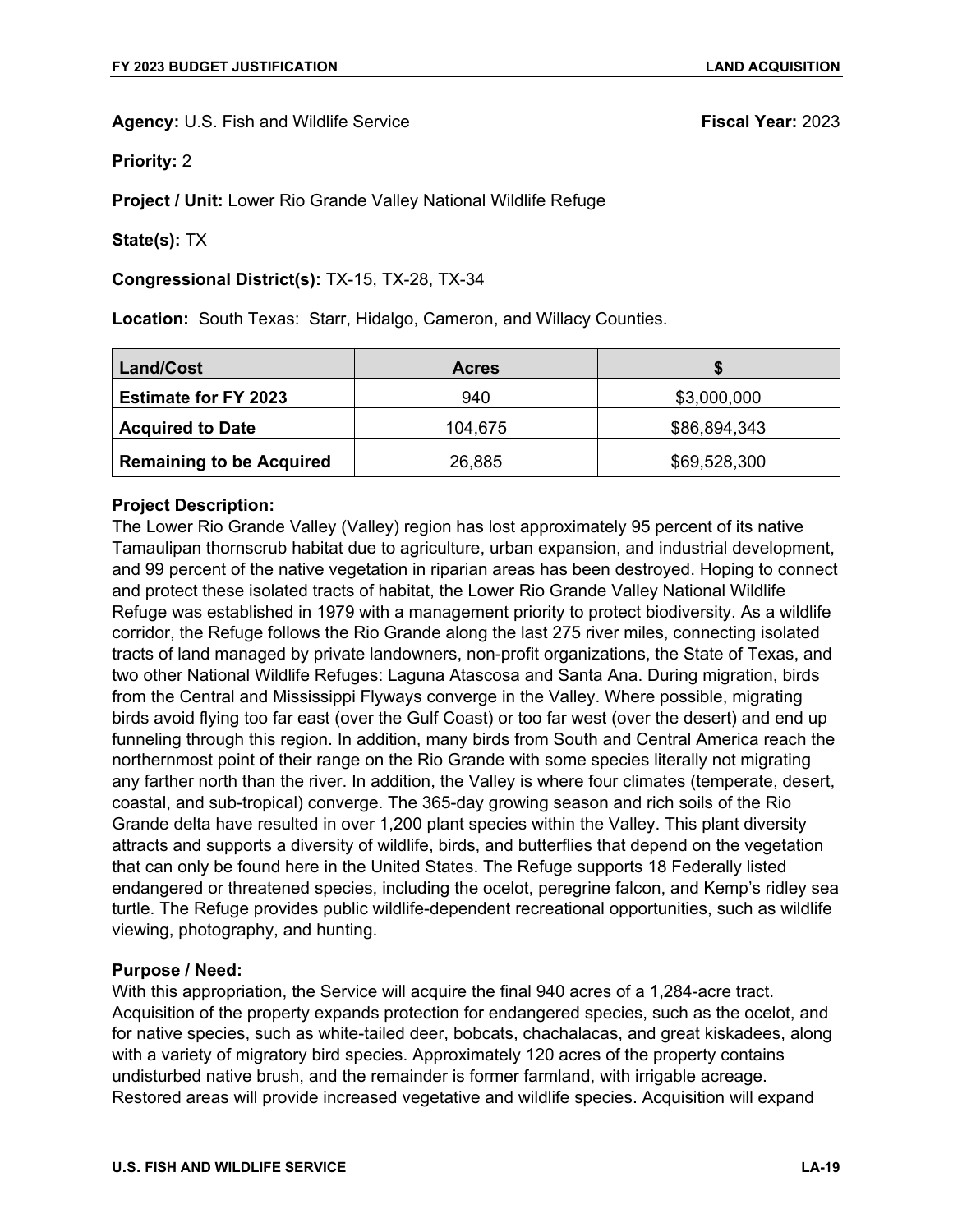public recreational opportunities, such as hunting, wildlife observation, and photography to nearby underserved communities and visitors.

# **Cooperator(s):**

Friends of the Wildlife Corridor, Texas Parks and Wildlife Department, Texas General Land Office, Texas Department of Transportation, University of Texas-Rio Grande Valley, The Conservation Fund, The Nature Conservancy-Texas, Texas Commission for Environmental Quality, Ducks Unlimited, The Peregrine Fund, Coastal Conservation Association-Texas Chapter, The Rio Grande Valley Nature Coalition, Partners for Conservation, and private landowners.

| <b>Savings/Costs</b>              | <b>Startup</b> | Annual  |
|-----------------------------------|----------------|---------|
| <b>Estimated O&amp;M Savings:</b> | \$0            | \$0     |
| <b>Estimated O&amp;M Costs:</b>   | \$10,000       | \$1.000 |

# **Describe O&M:**

Startup costs include fencing and posting of Refuge boundaries, which the Service would fund from the Refuge's base funding.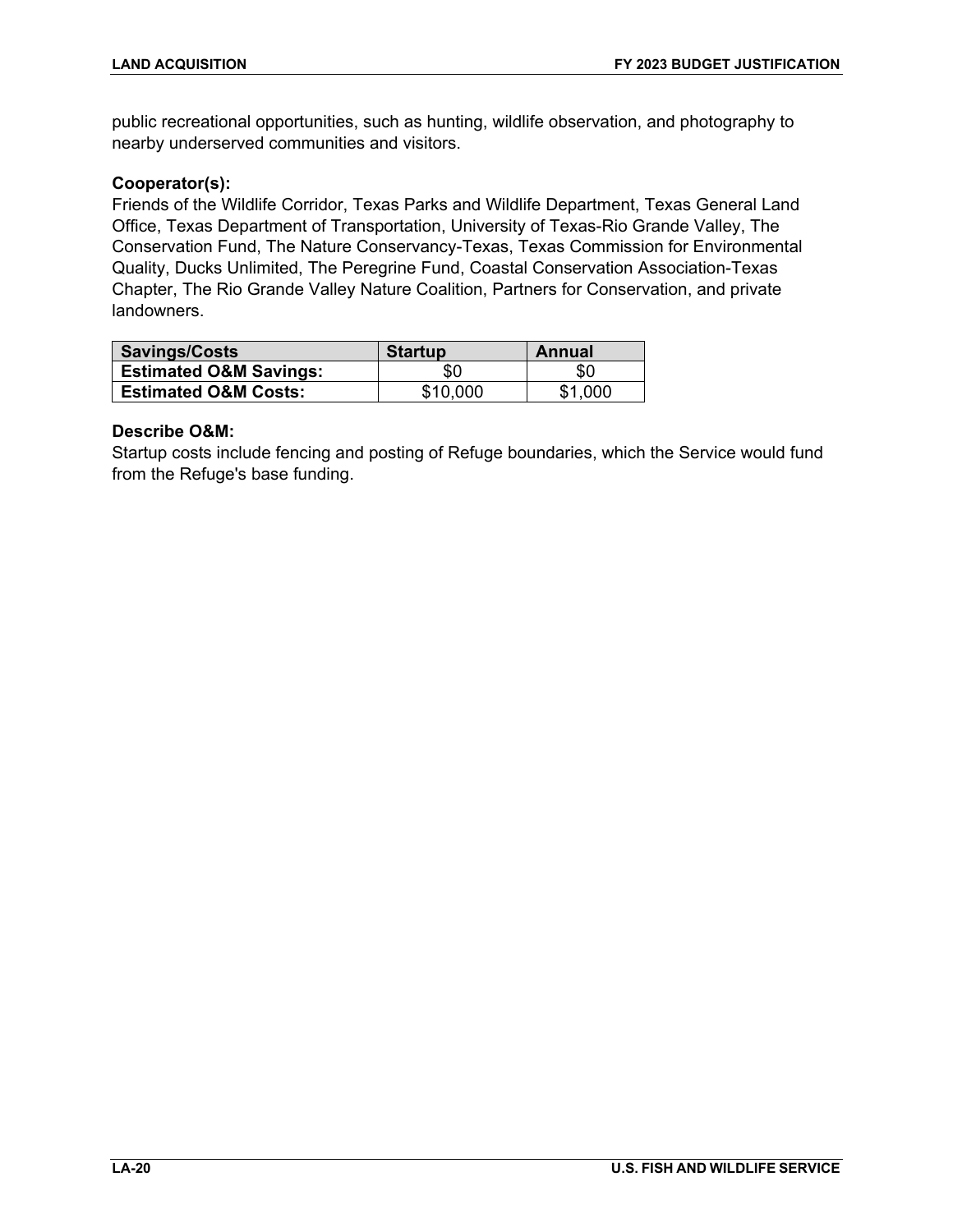**Priority:** 3

**Project / Unit:** Great Thicket National Wildlife Refuge

**State(s):** CT, MA, ME, NH, NY, RI

### **Congressional District(s):** CT-2,5; MA-9; ME-1; NH-1,2; NY-19; RI-2

**Location:** Spans 10 Focus Areas in six northeastern states.

| <b>Land/Cost</b>                | <b>Acres</b> |              |
|---------------------------------|--------------|--------------|
| <b>Estimate for FY 2023</b>     | 250          | \$1,500,000  |
| <b>Acquired to Date</b>         | 222          | \$383,000    |
| <b>Remaining to be Acquired</b> | 14,538       | \$98,617,000 |

### **Project Description:**

Great Thicket National Wildlife Refuge was established in 2016 to manage and protect young forest and shrubland habitat for the New England cottontail rabbit, ruffed grouse, American woodcock, monarch butterfly, box turtle, and other species that depend on young forest and shrubland. The Refuge is part of a larger landscape effort with state wildlife agencies and other partners in Maine, Massachusetts, Connecticut, New Hampshire, New York, and Rhode Island to protect and manage lands for young forest and shrubland habitat and the species that depend on those habitats. The Service plans to conserve 15,000 acres in 10 focus areas. Habitat restoration also benefits Federally listed endangered bog turtles and at-risk migratory birds including prairie warbler, blue-winged warbler, field sparrow, American woodcock, and brown thrasher. The Refuge provides public wildlife-dependent recreation, including wildlife observation, nature interpretation, hunting, and fishing.

### **Purpose / Need:**

The Service is in various stages of negotiations with willing sellers throughout the Refuge's focus areas. The subject property is in a New England cottontail core area that contains the most viable population of the species remaining in New Hampshire. The parcel's western boundary fronts over 2,000 feet along Fresh Creek, a tributary of the Salmon Falls River that offers excellent trout fishing opportunities. The parcel's eastern boundary fronts a small county road, offering additional access for hunters, anglers, and other recreational users. The property is adjacent to large tracts of public and private conservation lands, providing the opportunity to work with partners to establish a network of trails for a variety of outdoor public recreational activities.

### **Cooperator(s):**

States of Maine, New Hampshire, Massachusetts, Connecticut, Rhode Island, and New York; USDA - Natural Resources Conservation Service; The Nature Conservancy; Trust for Public Land; Avalonia Land Conservancy (CT); Open Space Institute; Dutchess Land Conservancy (NY), Housatonic Valley Association; Harlem Valley Conservation Alliance (NY); Open Space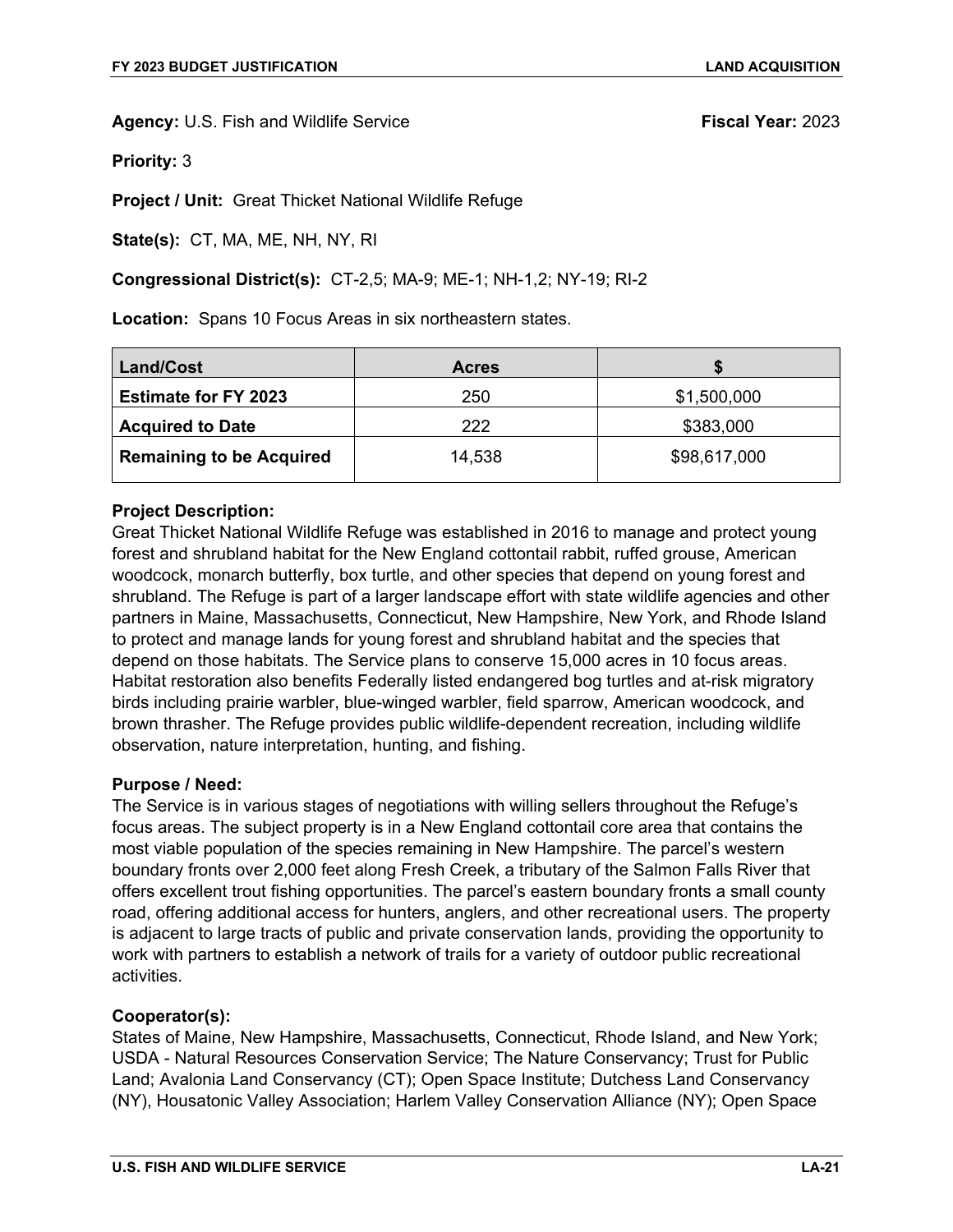Institute (NY); Connecticut Audubon Society; York (ME) Land Trust; Kittery (ME) Land Trust; Great Works Regional Land Trust (ME); Maine Coast Heritage Trust; Great Bay Resource Protection Partnership (NH).

| Savings/Costs                     | <b>Startup</b> | Annual  |
|-----------------------------------|----------------|---------|
| <b>Estimated O&amp;M Savings:</b> | \$0            | \$0     |
| <b>Estimated O&amp;M Costs:</b>   | \$5,000        | \$5,000 |

# **Describe O&M:**

Start-up cost would be used for boundary marking. Annual costs include habitat management.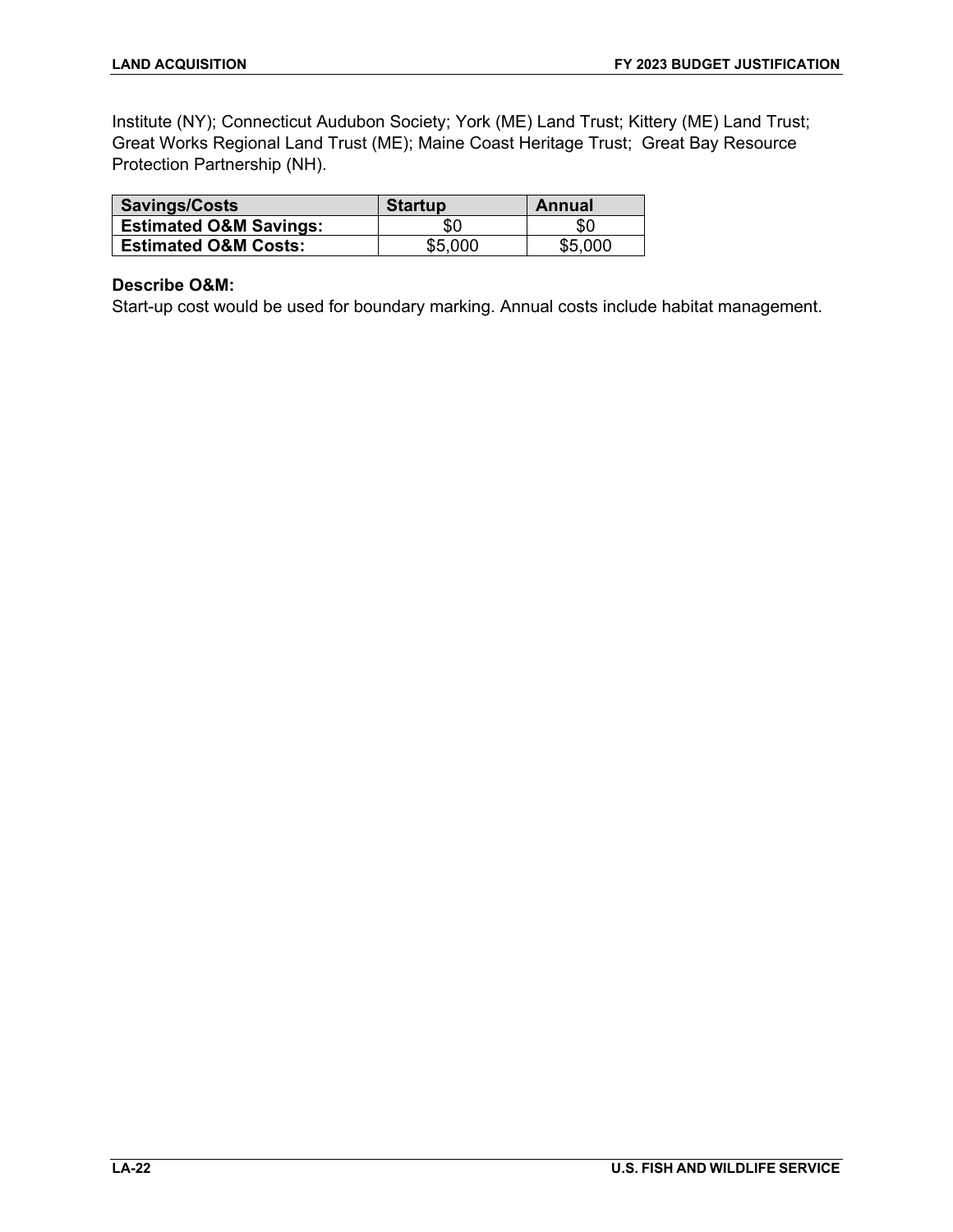**Priority:** 4

**Project / Unit:** Cache River National Wildlife Refuge

### **State(s):** AR

### **Congressional District(s):** AR-1

**Location:** Adjacent to the White and Cache Rivers and Bayou DeView, 75 miles northeast of Little Rock in Monroe, Prairie, Woodruff, Jackson, Cross, and Poinsett Counties.

| Land/Cost                       | <b>Acres</b> |               |
|---------------------------------|--------------|---------------|
| <b>Estimate for FY 2023</b>     | 333          | \$1,000,000   |
| <b>Acquired to Date</b>         | 72,606       | \$72,377,190  |
| <b>Remaining to be Acquired</b> | 213,331      | \$532,556,155 |

# **Project Description:**

Cache River National Wildlife Refuge was established in 1986 to protect significant wetland habitats and provide critical feeding and resting areas for migrating and wintering waterfowl. As one of the few remaining areas in the Lower Mississippi River Valley not drastically altered by channelization and drainage, the Cache River basin contains a variety of wetland communities including some of the most intact and least disturbed bottomland hardwood forests in the Mississippi Valley region and is the most important wintering area for mallard ducks in North America. The exemplary quality and diversity of habitats attract a wide variety of fish and wildlife, including Federally listed and candidate species such as northern long-eared bat, eastern black rail, interior least tern, piping plover, and monarch butterfly. The wetlands have been designated by the Ramsar Convention as "Wetlands of International Importance." The Refuge is a nationally renowned area for waterfowl hunting. The Refuge also provides other public wildlife dependent recreation, such as fishing, boating, wildlife observation, photography, and hiking. The Refuge is located within a very rural, economically depressed area of Arkansas, whose communities depend on the hunting and fishing opportunities provided by the Refuge.

### **Purpose / Need:**

The Service will pursue the fee title acquisition of a 320-acre tract and start the phased acquisition of a 185-acre tract. The tracts are located within the floodplain of the Cache River and contain bottomland hardwood habitat consisting of extant and regenerating seasonally flooded forest, permanent hardwood swamp and ponds, moist-soil areas, and herbaceous wetlands. The tracts have high value foraging, migrating, and wintering habitat resources for waterfowl, shorebirds, waterbirds, landbirds, and breeding habitat for wood duck and forestinterior birds. Conservation of these parcels will benefit a wide variety of fish and wildlife, potentially including Federally listed species such as northern long-eared bat, eastern black rail, red knot, piping plover, and monarch butterfly. Acquisition of the 320-acre parcel will reestablish public access around Bayou DeView. Acquisition of the parcel will also increase recreational use on 1,665 acres of existing Refuge lands and allow public access for hunting and fishing to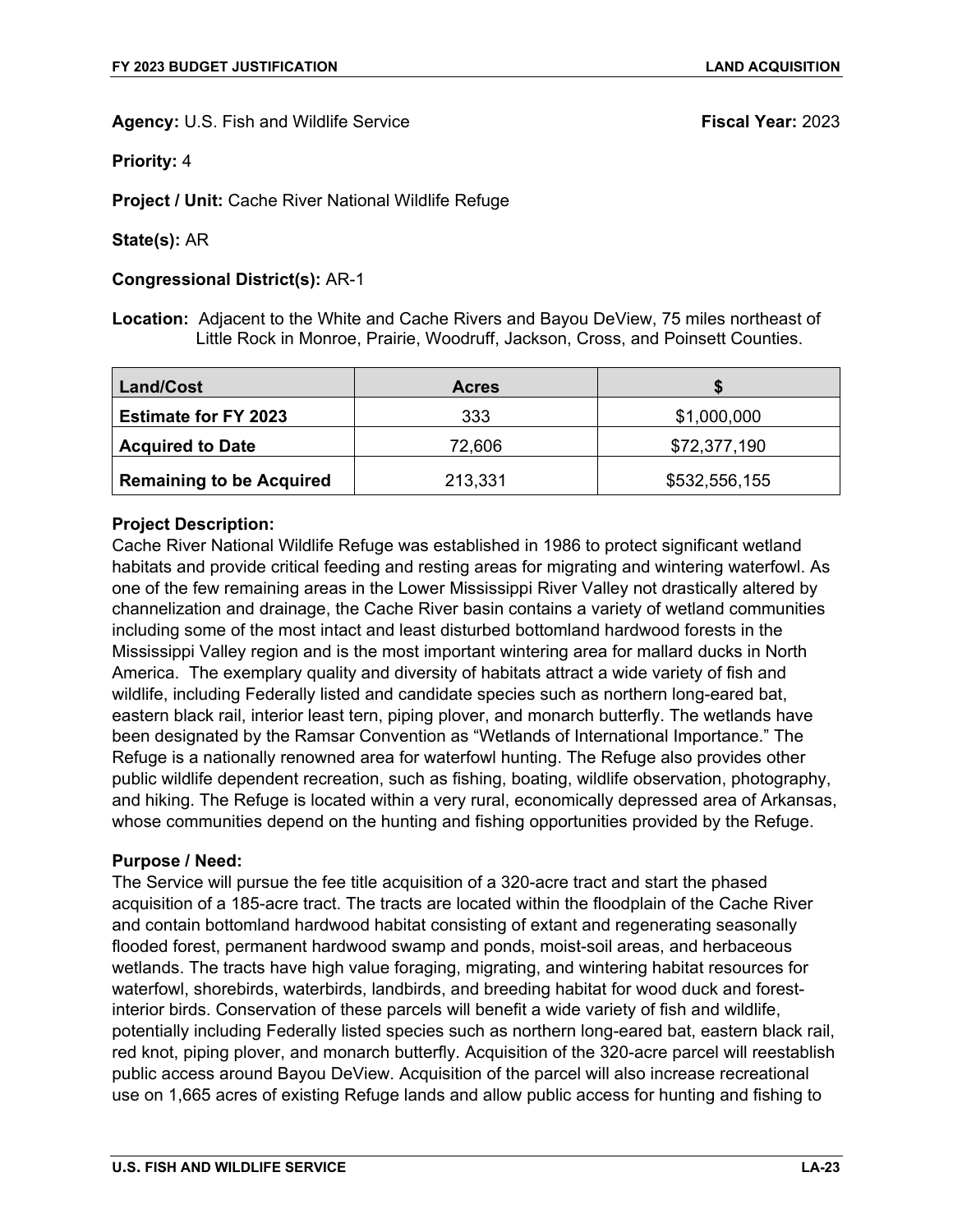2,627 acres of State lands (Dagmar Wildlife Management Area) that are now blocked by a gated road. Two county roads serve the 185-acre tract, who's phased acquisition will be started with the 2023 appropriations, and will provide public access for recreation.

# **Cooperator(s):**

Arkansas Game and Fish Commission, Arkansas Natural Heritage Commission, Natural Resources Conservation Service, U.S. Army Corps of Engineers, Ducks Unlimited, Delta Waterfowl, National Wild Turkey Federation, Arkansas Bow Hunters Association, The Nature Conservancy, Trust for Public Lands, The Conservation Fund, Arbor Day Foundation, and Audubon Arkansas.

| Savings/Costs                     | <b>Startup</b> | Annual |
|-----------------------------------|----------------|--------|
| <b>Estimated O&amp;M Savings:</b> | \$0            | \$0    |
| <b>Estimated O&amp;M Costs:</b>   | \$5,000        | \$500  |

# **Describe O&M:**

Startup costs include boundary marking. Annual costs are for maintenance.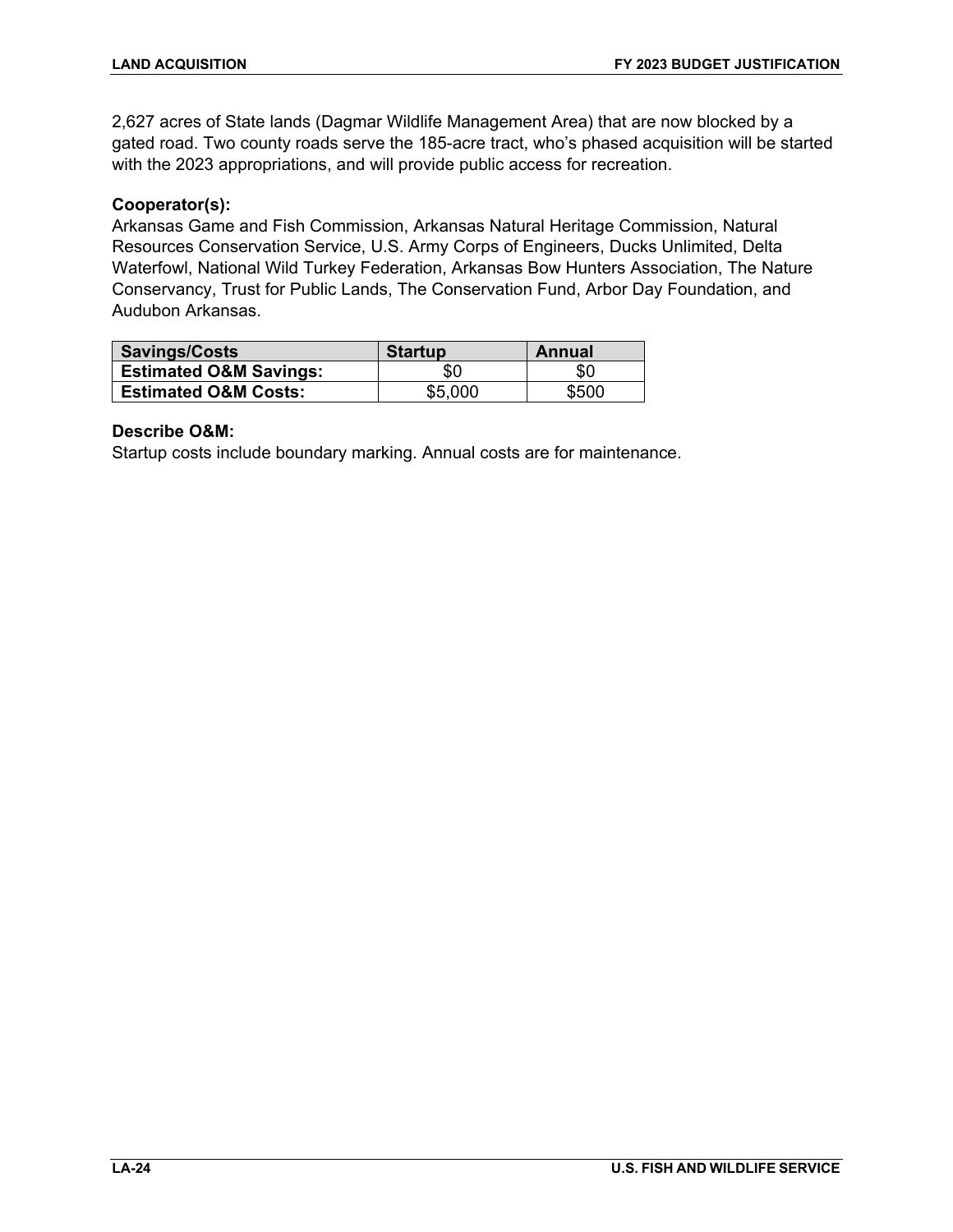**Priority:** 5

**Project / Unit:** Dakota Grassland Conservation Area

**State(s):** ND, SD

**Congressional District(s):** ND-AL, SD-AL

**Location:** South Dakota and North Dakota, lying east of the Missouri River.

| Land/Cost                       | <b>Acres</b> |              |
|---------------------------------|--------------|--------------|
| <b>Estimate for FY 2023</b>     | 3,750        | \$3,000,000  |
| <b>Acquired to Date</b>         | 95,964       | \$48,402,531 |
| <b>Remaining to be Acquired</b> | 111,334      | \$84,079,250 |

### **Project Description:**

The Prairie Pothole Region (PPR) ecosystem consists of large, unique grassland and wetland complexes that provide critical habitat for migratory birds, shorebirds, grassland birds, and other wildlife. Known as America's "duck factory," the PPR supports more than 50% of the total breeding population of North America's migratory waterfowl. The prime breeding habitat for millions of ducks, the PPR includes parts of Iowa, the Dakotas, Minnesota, and Montana, and can support upwards of 100 breeding duck pairs per square mile. The Dakota Grassland Conservation Area is part of a large-scale habitat conservation effort to protect this highly diverse and endangered ecosystem across the North and South Dakota portions of the PPR. The Service has made significant progress in protecting priority waterfowl habitat in the PPR, but further habitat fragmentation and degradation continues at an alarming rate. Approximately 81% of the remaining grassland and 65% of wetlands in the PPR have no form of permanent protection. The Service's conservation easement acquisition program offers landowners a nonregulatory, financial incentive to permanently protect wildlife habitat on private lands in the PPR. Landscape-scale preservation of the rich mosaic of native grasslands and functional wetlands will bolster the ecosystem's resiliency to climate change.

### **Purpose / Need:**

The Service will pursue the acquisition of wetland and grassland conservation easements from willing sellers on approximately 3,750 acres of grassland and wetland habitat in South Dakota and North Dakota. The funding leverages additional funding from Ducks Unlimited and other conservation partners. Acquisitions will benefit migratory birds, plants, and wildlife including Federally listed species such as piping plover, whooping crane, and Dakota skipper.

### **Cooperator(s):**

North Dakota Game and Fish Department; North Dakota Natural Resources Trust; Ducks Unlimited, Inc.; The Nature Conservancy; and the South Dakota Grassland Coalition.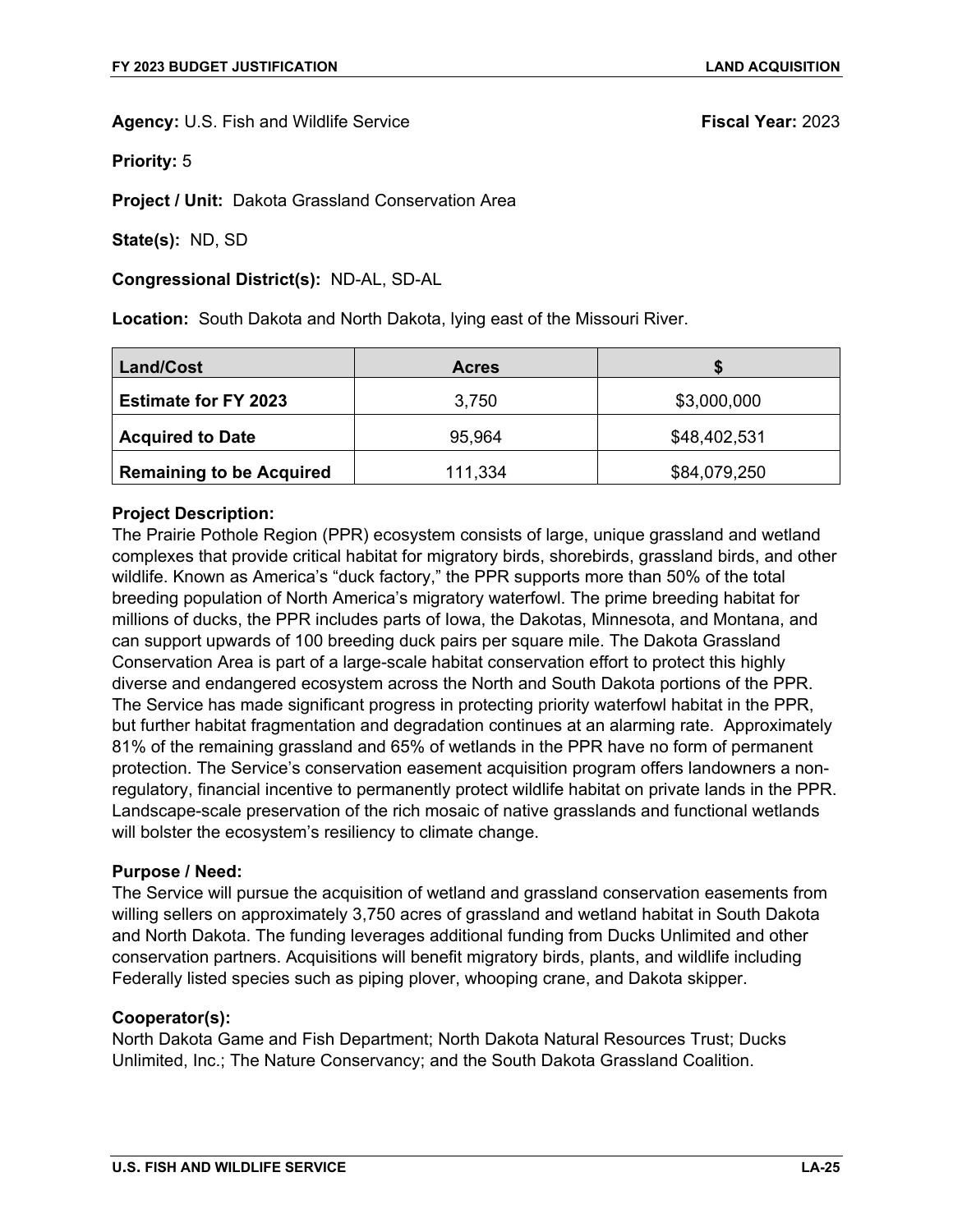| Savings/Costs                     | <b>Startup</b> | Annual |
|-----------------------------------|----------------|--------|
| <b>Estimated O&amp;M Savings:</b> | 80             | \$0    |
| <b>Estimated O&amp;M Costs:</b>   | \$0            | \$0    |

# **Describe O&M:**

The Service is already monitoring existing easements in the area; the additional costs would be minimal.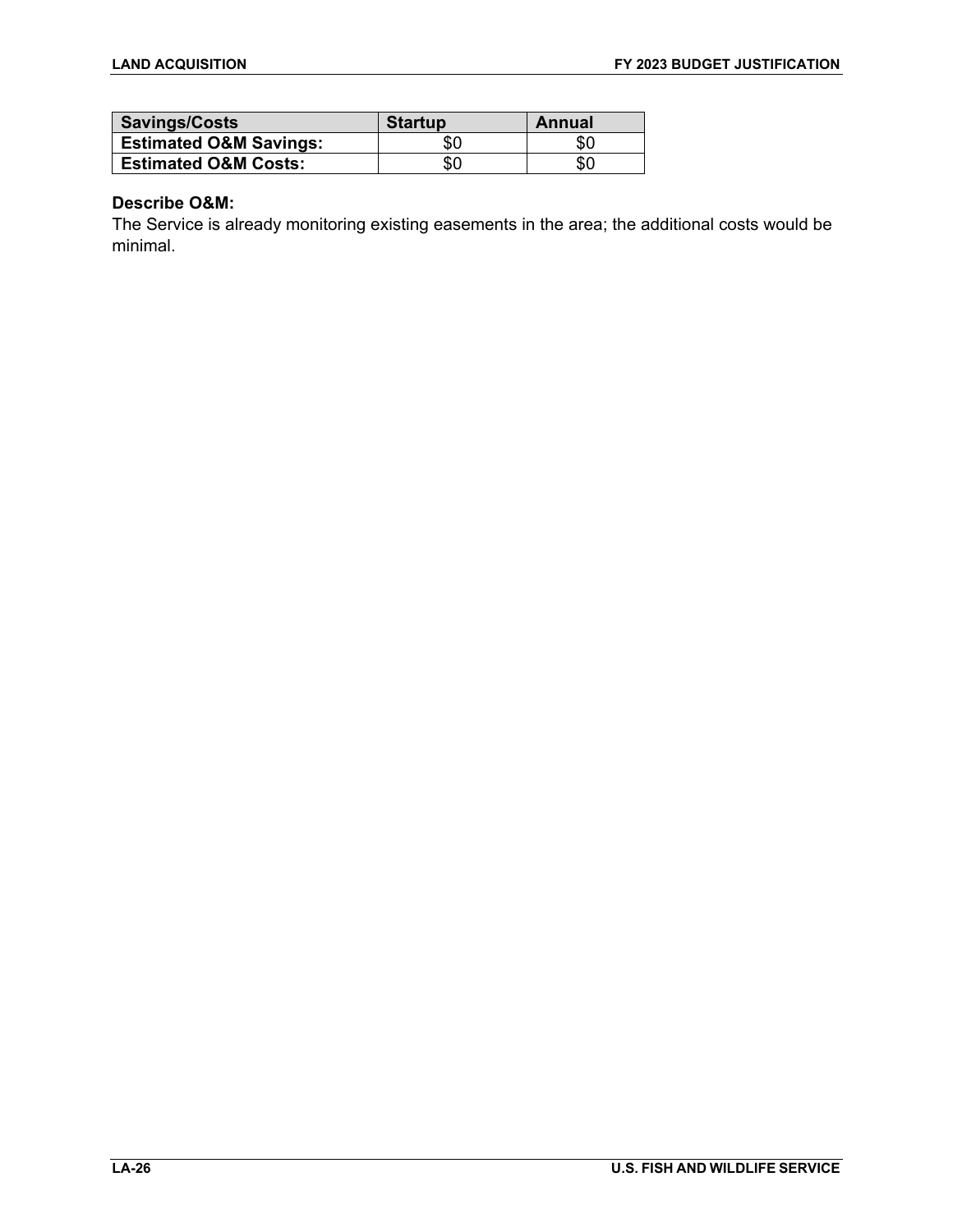**Priority:** 6

**Project / Unit:** Silvio O. Conte National Fish and Wildlife Refuge

**State(s):** CT, MA, NH, VT

### **Congressional District(s):** CT-1, CT-2, CT-3; MA-1, MA-2; NH-2; VT-AL

**Location:** Several focus areas within the Connecticut River Watershed.

| Land/Cost                       | <b>Acres</b> |              |
|---------------------------------|--------------|--------------|
| <b>Estimate for FY 2023</b>     | 1,037        | \$3,000,000  |
| <b>Acquired to Date</b>         | 38,692       | \$40,002,563 |
| <b>Remaining to be Acquired</b> | 57,504       | \$85,997,437 |

### **Project Description:**

Silvio O. Conte National Fish and Wildlife Refuge was authorized in 1991 as a landscape scale, watershed based, climate resilient, and partnership empowered land conservation collaboration to protect the Connecticut River Watershed. Land protection promotes ecological integrity, species diversity and reinforces ecosystem structure and function. The Refuge purpose is to conserve, protect, and enhance the Connecticut River Valley populations of Atlantic salmon, American shad, river herring, short-nosed sturgeon, bald eagles, peregrine falcons, osprey, black ducks, and other native species of plants, fish, and wildlife. Refuge Divisions span the rural-suburban-urban gradient creating opportunities to connect with underserved communities as well as economically depressed areas. The diverse array of compatible public access opportunities provided within the Watershed offer an array of avenues to connect people with nature.

### **Purpose / Need:**

The Service will pursue the acquisition of 1,037 acres in several focus areas within Connecticut, Massachusetts, Vermont, and New Hampshire. Many of the targeted tracts abut existing Refuge lands and other conservation lands, thereby enhancing connectivity for wildlife corridors and public recreation.

Within the total above, the Service plans to acquire a 33-acre parcel that is bounded on two sides by the tidally influenced freshwater wetland portion of the Salmon River and Pine Brook for the Salmon River Division (CT). Habitat conservation in this Division will help allow for the landward migration of the coastal wetland complex (brackish, and freshwater tidally influenced wetlands) due to climate change. The Service will also pursue a 6-acre property that will establish the Maromas Division in Connecticut.

The Service will also pursue the acquisition of three tracts totaling 97 acres within Massachusetts for the Dead Branch and the Fort River Divisions. Two of the tracts are along a high-quality segment of Dead Branch Brook within the Westfield River watershed that supports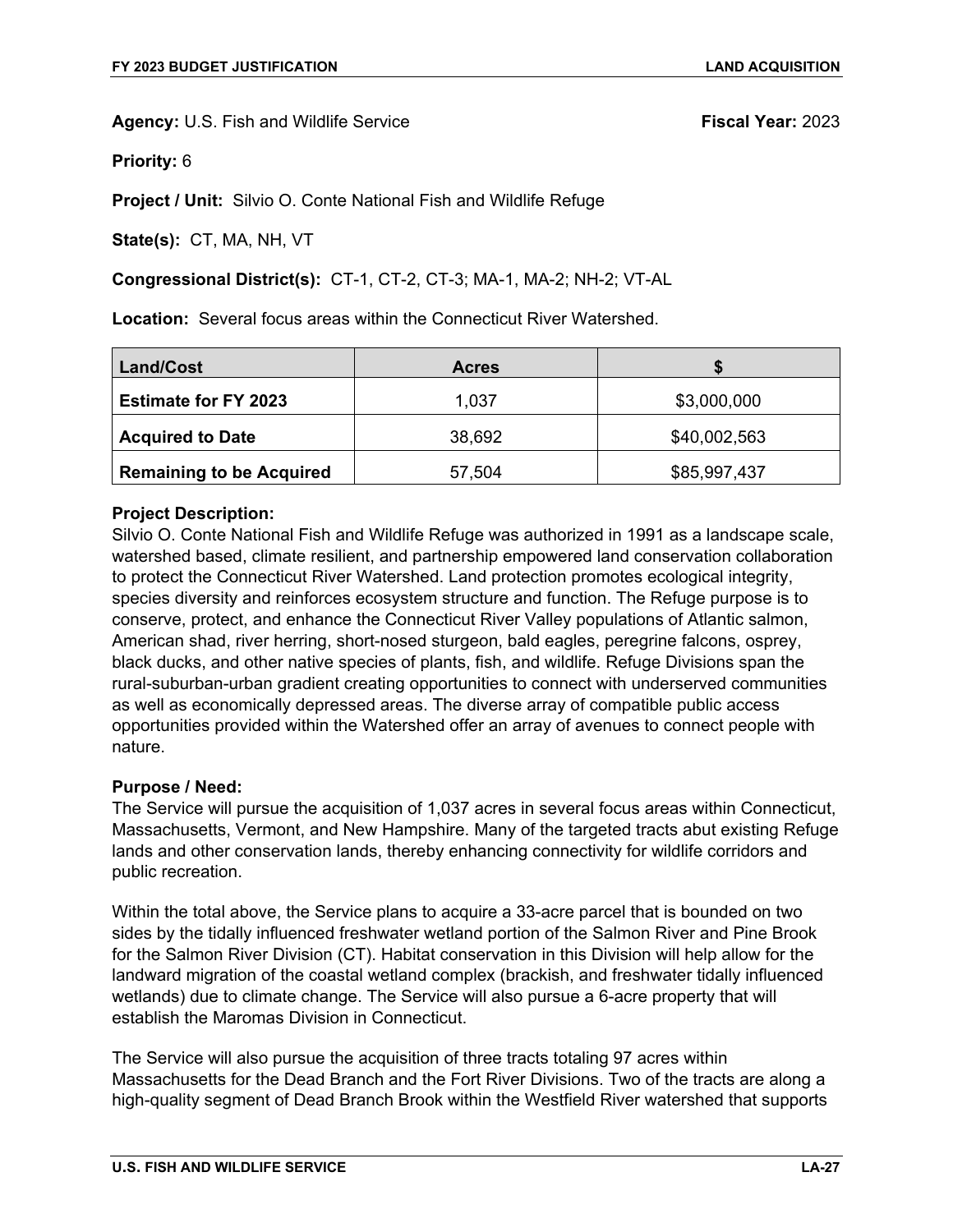an eastern brook trout fishery. The properties are considered by the State to be climate resilient and are dominated by mixed forest and scattered wetlands.

The Service will acquire a conservation easement on 300 acres for the Mascoma Division in New Hampshire that allows habitat management and public access. The Service will also acquire a 101-acre tract for the Pondicherry Division. The properties contain a mosaic of unfragmented habitats that contribute to the larger core of undeveloped land within the landscape.

The Service will acquire a 500-acre parcel for the West River Division (VT) that provides important stopover habitat for migrating landbirds as well as breeding habitat. The forested areas provide breeding habitat for species of conservation concern such as the wood thrush, blackburnian warbler, Canada warbler, chestnut-sided warbler, and American woodcock. There is potential breeding and foraging habitat for American black duck, wood duck, and other waterfowl species within and around the wetlands (conifer swamp, shrub-swamp, floodplain forest, and freshwater marsh), on and near the subject property and the adjacent open water area.

# **Cooperator(s):**

States of Connecticut, Massachusetts, New Hampshire, and Vermont, as well as local communities. The Friends of Conte, The Nature Conservancy, The Conservation Fund, Kestrel Land Trust, Middlesex Land Trust, and WildLandscapes International. The four-state congressional delegation provides letters of support annually.

| Savings/Costs                     | <b>Startup</b> | Annual  |
|-----------------------------------|----------------|---------|
| <b>Estimated O&amp;M Savings:</b> | \$0            | \$0     |
| <b>Estimated O&amp;M Costs:</b>   | \$7,000        | \$5,000 |

# **Describe O&M:**

Start-up cost would be used for boundary marking. Annual costs include habitat management.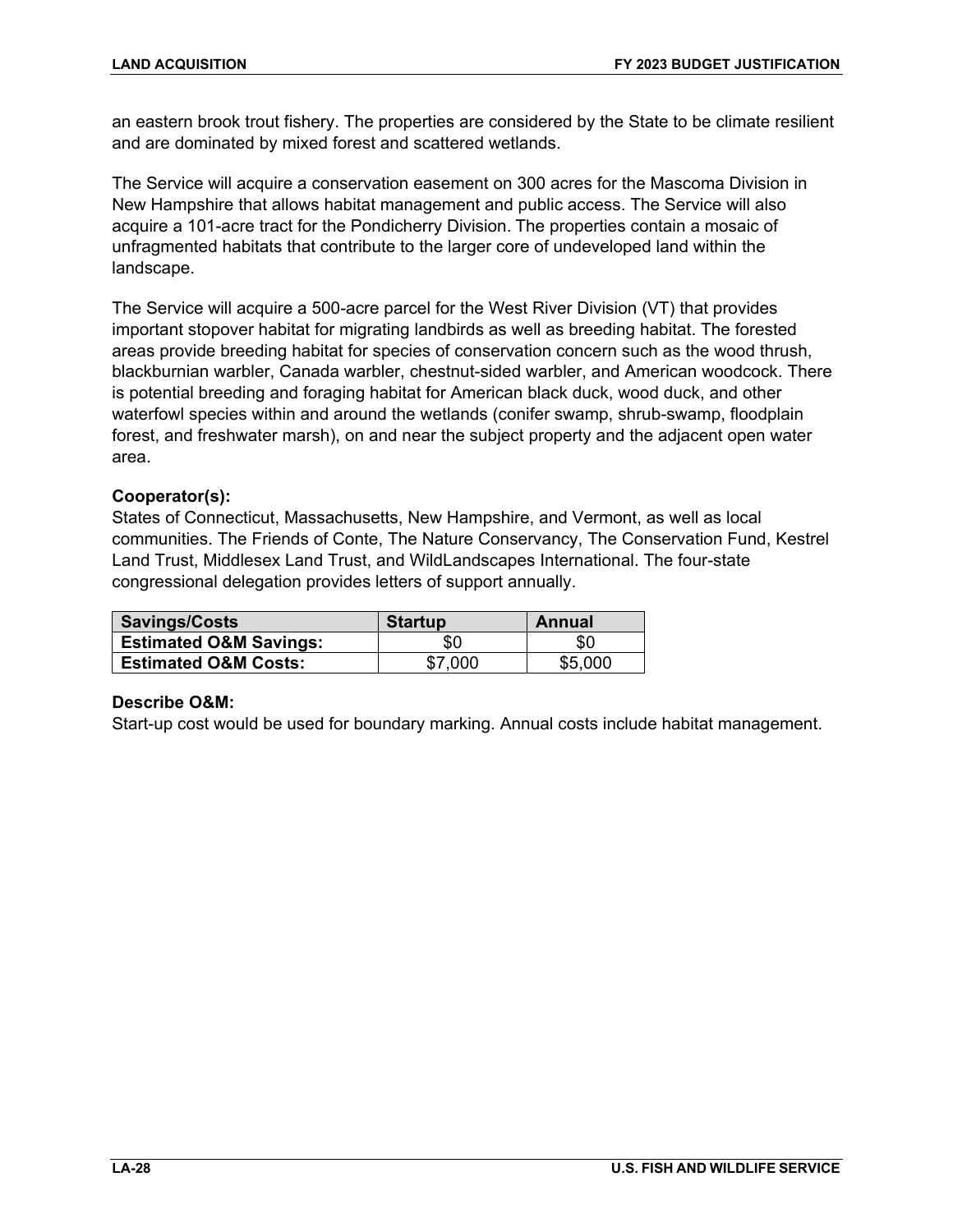**Priority:** 7

**Project / Unit:** Northern Tallgrass Prairie National Wildlife Refuge

**State(s):** IA, MN

**Congressional District(s):** IA-1, IA-2, IA-3, IA-4, MN-1, MN-7

**Location:** Located in portions of 37 counties in IA and 48 in MN, the Refuge is bounded by the U.S.-Canada border to the north and Des Moines, IA, to the south. The Refuge boundary weaves through the Tallgrass Aspen Parklands and Agassiz Beach Ridges of northwest MN and the Prairie Coteau regions of southwest MN and northwest IA.

| Land/Cost                       | <b>Acres</b> |              |
|---------------------------------|--------------|--------------|
| <b>Estimate for FY 2023</b>     | 100          | \$500,000    |
| <b>Acquired to Date</b>         | 12,250       | \$8,402,841  |
| <b>Remaining to be Acquired</b> | 64,650       | \$99,736,125 |

# **Project Description:**

The Northern Tallgrass Prairie National Wildlife Refuge was established in 2000 to address the loss of America's grasslands and the decline of grassland wildlife. Scientists estimate the original tallgrass prairie in Minnesota and Iowa covered about 25 million acres. Now, there are only about 300,000 acres left in the two states. The Refuge was created to work with individuals, groups, and government agencies to permanently preserve and restore some of the northern tallgrass prairie. The Refuge's long-term goal is to protect 77,000 acres.

Federally listed threatened and endangered species on the Refuge include four plant and seven animal species, including western prairie fringed orchid, prairie bush clover, Topeka shiner, rusty patch bumblebee, and piping plover. Several globally rare species can also be found on the Refuge, including the last remaining U.S. populations of the Dakota skipper and regal fritillary butterflies, which are in steep decline. The Refuge consists of many permanent, temporary, and seasonal wetlands crucial to national waterfowl, waterbird, and shorebird populations. These same water resources provide groundwater recharge supply and mitigates for the severity and risk of downstream flooding.

The many units of the Refuge are accessible to numerous diverse communities for public recreation such as fishing, hunting, wildlife observation, and photography.

### **Purpose / Need:**

The Service is planning to acquire two or more tracts of land totaling 100 acres of fee title or conservation easement in northwestern Iowa and/or western Minnesota for the Northern Tallgrass Prairie National Wildlife Refuge. Acquisitions of fee title will increase public recreational opportunities such as hunting, fishing, and wildlife observation.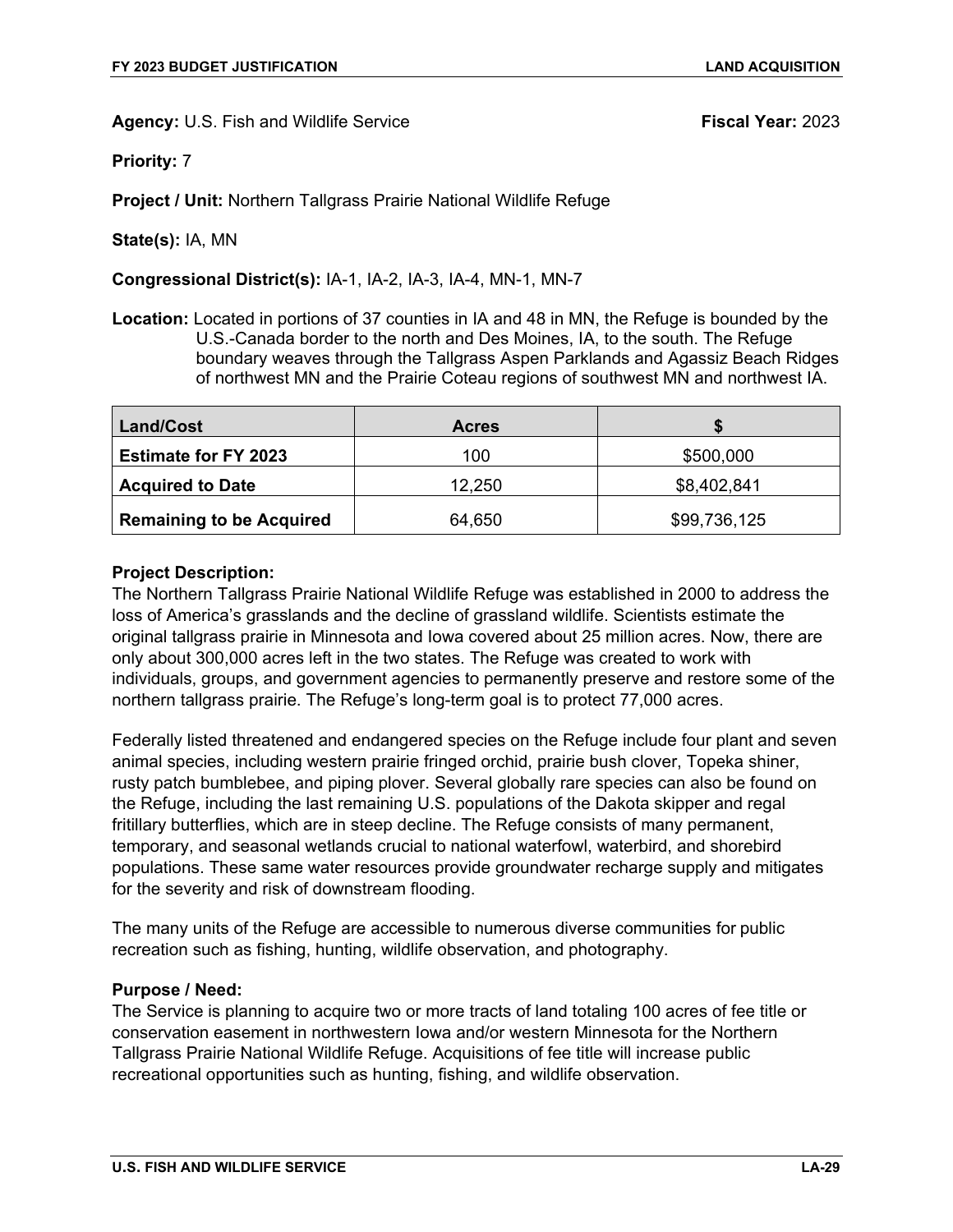NGO conservation partners in Iowa and Minnesota will leverage acquisitions by providing matching funds, cost-share opportunities, or donating land. In Iowa, the Service works closely with the Iowa Natural Heritage Foundation (INHF) and Iowa Department of Natural Resources to purchase and manage tracts of land. In Minnesota, The Nature Conservancy actively provides funding to help restore recently purchased tracts. Some of these land donations are made possible by State of Minnesota grants and, per State law, are immediately open for public hunting and fishing. Acquisition will increase public wildlife observation, education, and photography opportunities. Due to the length of the Refuge, access to units is enjoyed by many diverse communities.

# **Cooperator(s):**

Minnesota Department of Natural Resources, the Iowa Department of Natural Resources (Iowa DNR), the Iowa Natural Heritage Foundation (INHF), Ducks Unlimited, Pheasants Forever, The Nature Conservancy, Minnesota Waterfowl Association, county conservation boards, and local Chambers of Commerce.

| Savings/Costs                     | <b>Startup</b> | Annual  |
|-----------------------------------|----------------|---------|
| <b>Estimated O&amp;M Savings:</b> | \$0            | SC.     |
| <b>Estimated O&amp;M Costs:</b>   | \$1,250        | \$1.000 |

# **Describe O&M:**

Startup costs include initial restoration and posting of boundary signs. Annual costs include habitat management and enhancement work (spraying, mowing, prescribed burns).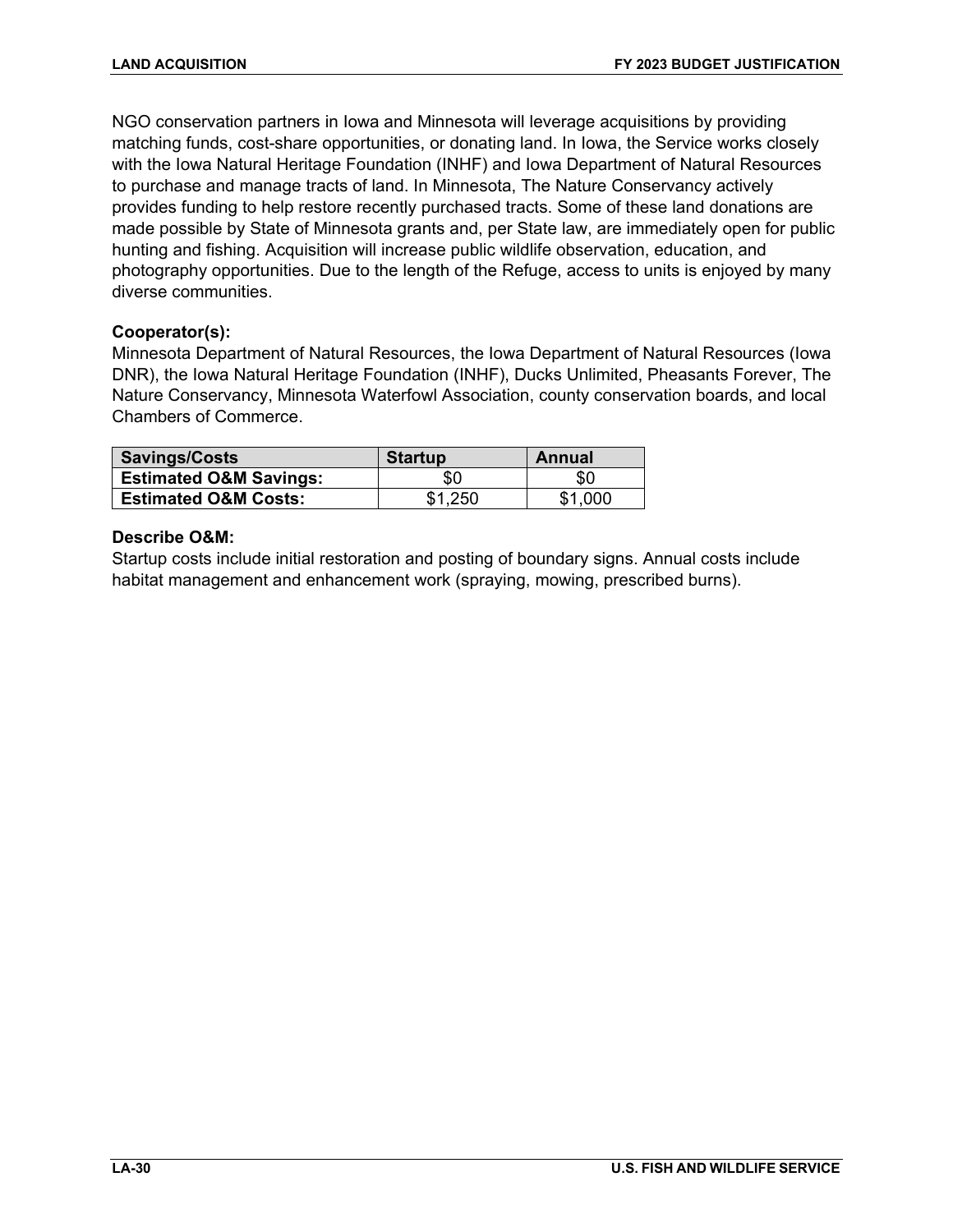**Priority:** 8

**Project / Unit:** Laguna Atascosa National Wildlife Refuge

**State(s):** TX

### **Congressional District(s):** TX-34

**Location:** South Texas: Lower Rio Grande Valley – Cameron and Willacy Counties.

| Land/Cost                       | <b>Acres</b> |               |
|---------------------------------|--------------|---------------|
| <b>Estimate for FY 2023</b>     | 1,250        | \$4,000,000   |
| <b>Acquired to Date</b>         | 97,737       | \$25,985,732  |
| <b>Remaining to be Acquired</b> | 54,327       | \$121,727,564 |

# **Project Description:**

Laguna Atascosa National Wildlife Refuge was established in 1946 to provide habitat for wintering waterfowl and other migratory birds, principally redhead ducks. Today, there is an expanded emphasis that includes endangered species conservation and management for shorebirds. Nearly half of all the bird species found in the continental United States rest, feed, nest, or migrate on or through Refuge lands, making it a premiere bird-watching destination. The Refuge contains the largest population of the endangered ocelots in the United States and is important for conservation and recovery efforts for this endangered cat. The Refuge provides public wildlife-dependent recreation such as wildlife watching, hunting, fishing, photography, and environmental education in a state with limited public lands.

### **Purpose / Need:**

With the requested funding, the Service would begin the phased acquisition of an 8,000-acre ranch that is bordered on three sides by the Refuge. The remaining boundary lies along 10.5 miles of the Laguna Madre. Federally listed sea turtles forage in nearshore seagrass beds in the Laguna Madre and nest nearby on South Padre Island. The undisturbed shorelines and wetlands are ideal for waterfowl, gull-billed and royal terns, reddish egrets, black skimmers, piping plovers, red knots, and American oystercatchers. The property also supports tidal, saline, brackish, freshwater oxbows, and marshes, each of which are important habitats for wintering migratory waterfowl and neotropical birds. The native, Tamaulipan brush supports one of the last remaining breeding populations of the ocelot in the United States and meets a significant recovery action for the species. The property also contains habitat for the Federally listed endangered Aplomado falcon and could support breeding populations while providing a haven for many native wildlife species. Acquiring the property will protect coastal, vegetative, and wetland habitats, and maintain an intact ecosystem, enhancing biodiversity. Acquisition will also expand public wildlife-dependent recreational uses such as hunting, wildlife observation, and photography to nearby underserved communities and visitors.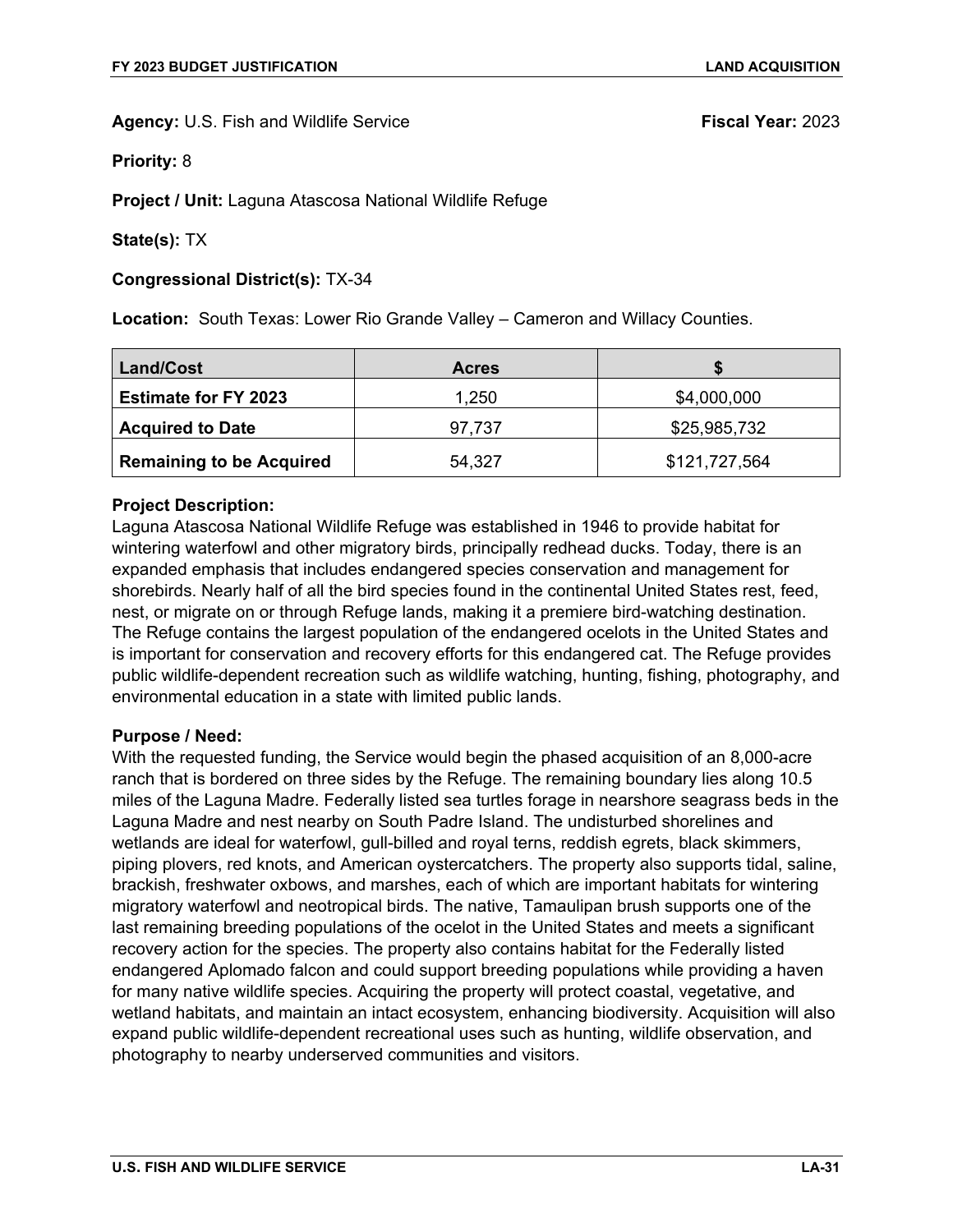# **Cooperator(s):**

Texas Parks and Wildlife Department, Texas General Land Office, Texas Department of Transportation, University of Texas-Rio Grande Valley, The Conservation Fund, The Nature Conservancy-Texas, Ocean Trust, Texas Commission for Environmental Quality, Ducks Unlimited, The Peregrine Fund, Coastal Conservation Association-Texas Chapter, The Rio Grande Valley Nature Coalition, and the Partners for Conservation.

| <b>Savings/Costs</b>              | <b>Startup</b> | Annual |
|-----------------------------------|----------------|--------|
| <b>Estimated O&amp;M Savings:</b> | \$0            | \$0    |
| <b>Estimated O&amp;M Costs:</b>   | \$5,000        | \$300  |

### **Describe O&M:**

Start-up costs include boundary posting. Annual costs include monitoring activities.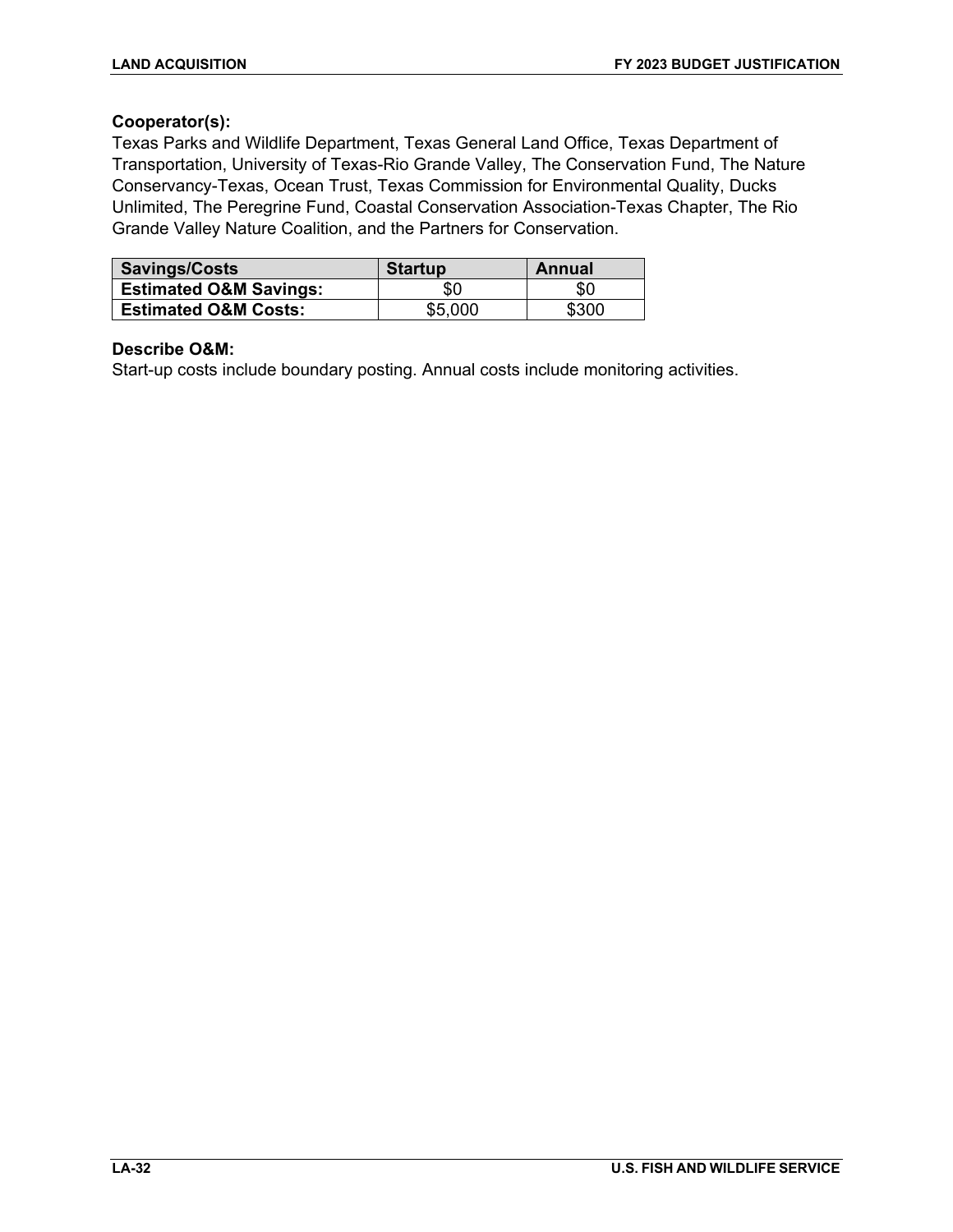**Priority:** 9

**Project / Unit:** Sacramento River National Wildlife Refuge

**State(s):** CA

**Congressional District(s):** CA-1

**Location:** Tehama County, 18 miles southeast of Redbluff.

| <b>Land/Cost</b>                | <b>Acres</b> |              |
|---------------------------------|--------------|--------------|
| <b>Estimate for FY 2023</b>     | 285          | \$1,000,000  |
| <b>Acquired to Date</b>         | 11,755       | \$29,545,592 |
| <b>Remaining to be Acquired</b> | 6,460        | \$62,450,000 |

# **Project Description:**

Sacramento River National Wildlife Refuge was established in 1989 and consists of multiple units along an 80-mile stretch of the Sacramento River between Red Bluff and Princeton, in Tehama, Butte, Glenn, and Colusa Counties. Many of the units have been restored by converting flood-prone agricultural lands into riparian habitats in cooperation with The Nature Conservancy, River Partners, and many other cooperating partners. The riparian habitat along the Sacramento River is critically important for fish, migratory birds, plants, and river system health. It provides shelter for many songbirds and water-associated animals, including the river otter, turtles, beaver, American pelicans, ospreys, and migratory songbirds. Several threatened, endangered, and sensitive species can be found on the Refuge including Chinook salmon, valley elderberry longhorn beetle, western yellow-billed cuckoo, Swainson's hawk, and bank swallow. The Refuge provides public recreational opportunities, including fishing, boating, hiking, hunting, wildlife viewing, and photography.

### **Purpose / Need:**

The Service will pursue the acquisition of a 285-acre tract located in Tehama County. Tehama County has underserved and non-English speaking communities; the population includes 25% Hispanic or Latino persons and 16.3% of the population lives below the poverty level. The tract, which has extensive frontage on the Sacramento River, will provide public recreational opportunities, such as fishing, boating, hiking, hunting, wildlife viewing, and photography for the residents of Tehama County and visitors. The tract will provide potential habitat for the Federally listed as threatened western yellow-billed cuckoo and the riparian forest will provide a shade screen for winter and spring run Chinook salmon.

### **Cooperator(s):**

Tehama County, the Sacramento River Forum, The Nature Conservancy, AltaCal Audubon Society, River Partners, Northern California Water Association, California Department of Parks and Recreation, and California Department of Water Resources.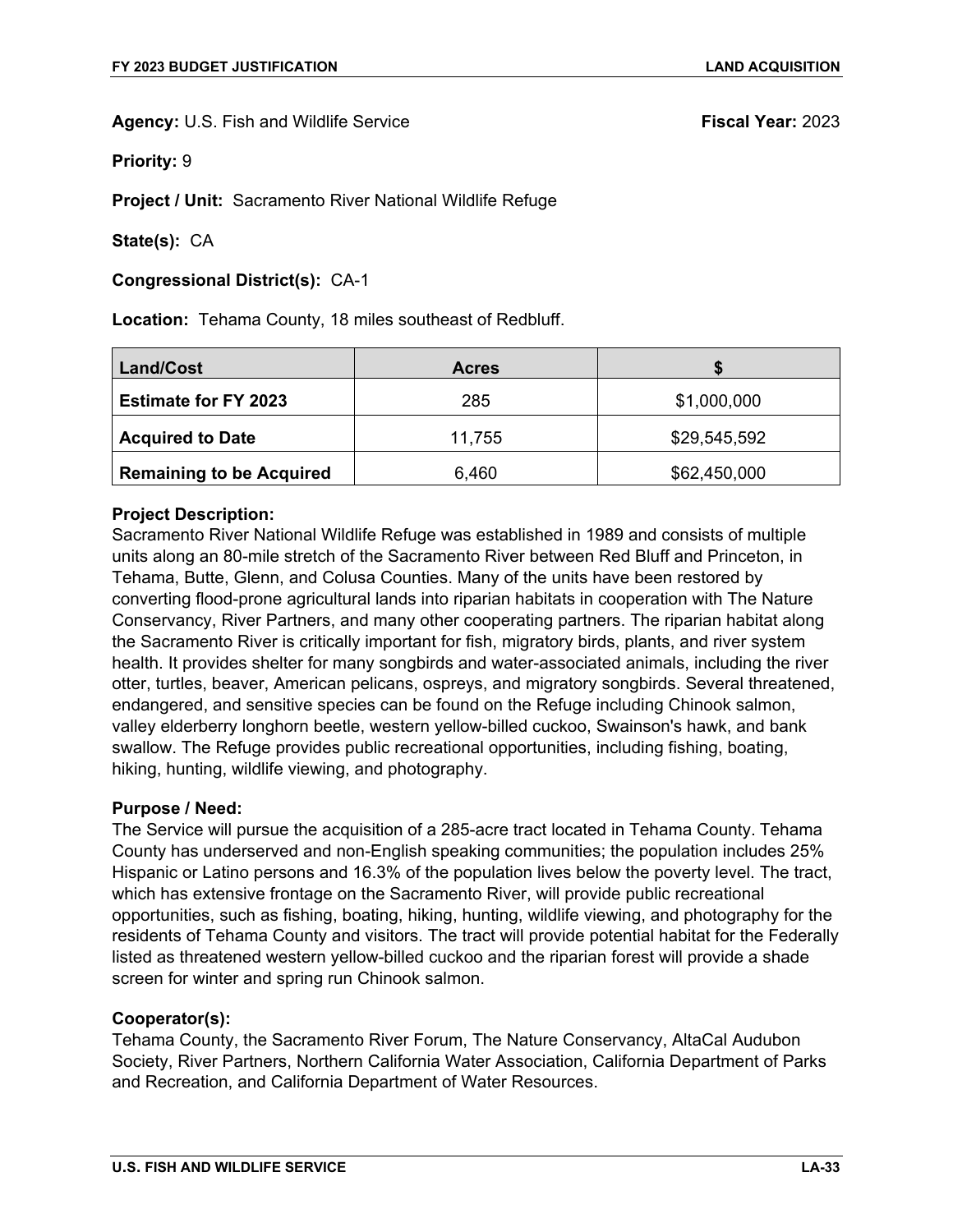| Savings/Costs                     | <b>Startup</b> | Annual  |
|-----------------------------------|----------------|---------|
| <b>Estimated O&amp;M Savings:</b> | \$0            | \$C     |
| <b>Estimated O&amp;M Costs:</b>   | \$3.000        | \$3,000 |

# **Describe O&M:**

Start-up costs will include boundary sign posting. Annual costs will include maintenance and habitat management.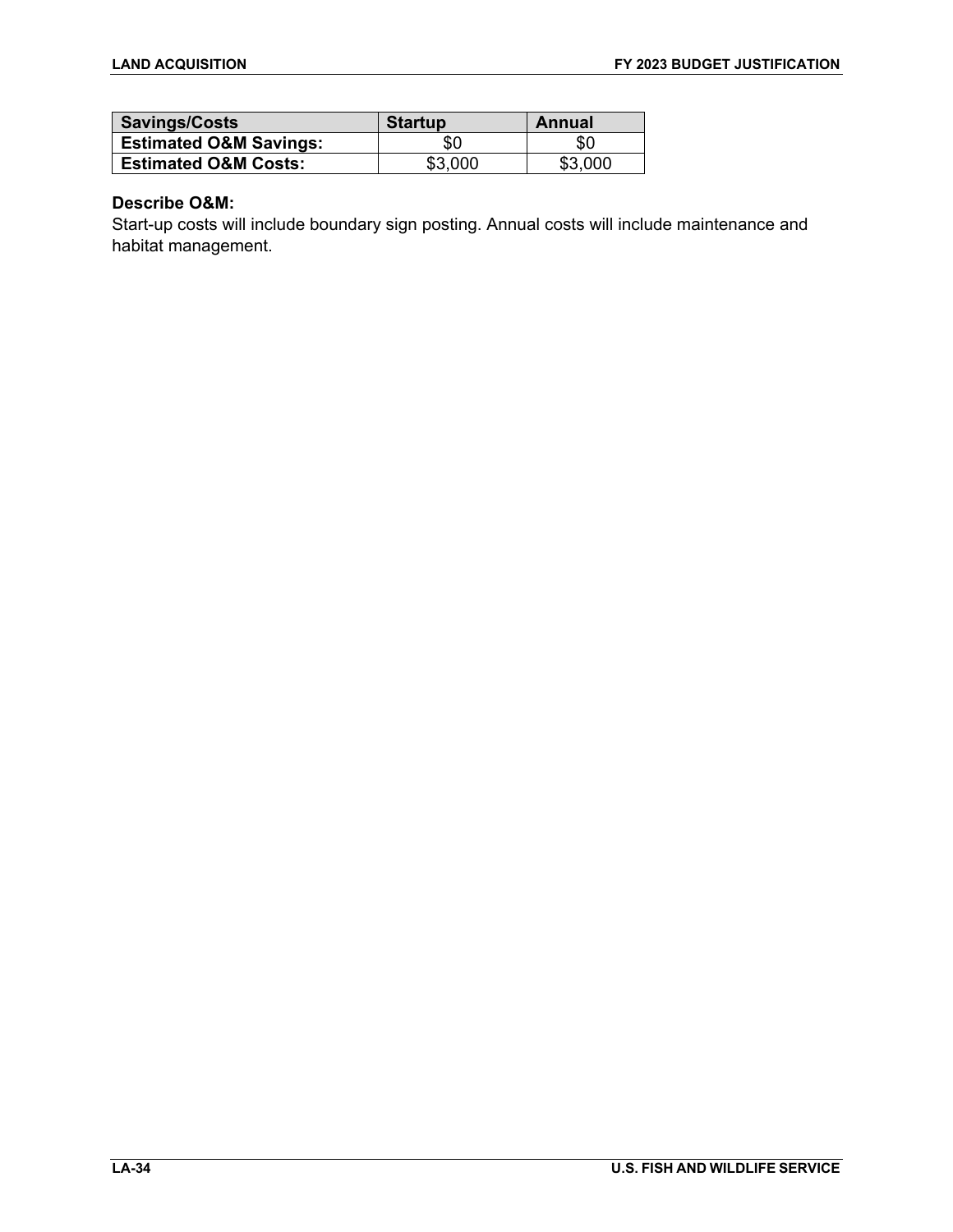**Priority:** 10

**Project / Unit:** Everglades Headwaters National Wildlife Refuge and Conservation Area

**State(s):** FL

**Congressional District(s):** FL-12, FL-15, FL-16

**Location:** Approximately 50 miles south of Orlando and 75 miles east of Tampa, in Okeechobee County.

| Land/Cost                       | <b>Acres</b> |               |
|---------------------------------|--------------|---------------|
| <b>Estimate for FY 2023</b>     | 1,259        | \$4,000,000   |
| <b>Acquired to Date</b>         | 8,994        | \$20,539,594  |
| <b>Remaining to be Acquired</b> | 141,823      | \$449,774,697 |

# **Project Description:**

Everglades Headwaters National Wildlife Refuge and Conservation Area contains the headwaters of the greater Everglades ecosystem, protecting a combination of wetland and upland habitats supporting migratory birds, Federal and State listed species (143), and regionally important wildlife and plant communities within the Kissimmee River Basin. Habitats include a mosaic of seasonally wet grasslands, longleaf pine savannas, sandhill and scrub, and forested wetlands that support numerous imperiled plants and animals and connect landscapes for a wide array of species including Florida panther, Florida black bear, Audubon's crested caracara, and Florida grasshopper sparrow. Easements acquired within the Conservation Area protect Florida's cattle ranching heritage and fee acquisitions for the Refuge provide public outdoor recreational opportunities, including opportunities for underserved communities.

# **Purpose / Need:**

The Service is working with willing sellers to acquire two conservation easements totaling 1,259 acres. Refuge acquisitions are strongly supported by a variety of partners and stakeholders and support the military readiness goals of the Avon Park Air Force Range and their Sentinel Landscape conservation efforts, offering potential cost sharing opportunities. Acquisitions will help the Everglades ecosystem become a more connected and functional conservation landscape that will provide effective habitat connections between existing conservation areas and allow habitats and species to shift in response to urban development pressures and climate change. Conservation easements help preserve one of Florida's last working rural landscapes, protecting a unique regional landscape, trust resources, and the local economy. Acquisitions also contribute to safeguarding water supply for millions of Floridians and marine life by protecting groundwater recharge areas; holding and treating surface water runoff, which significantly contributes to efforts to protect and restore watersheds to reduce fresh and saltwater algae blooms.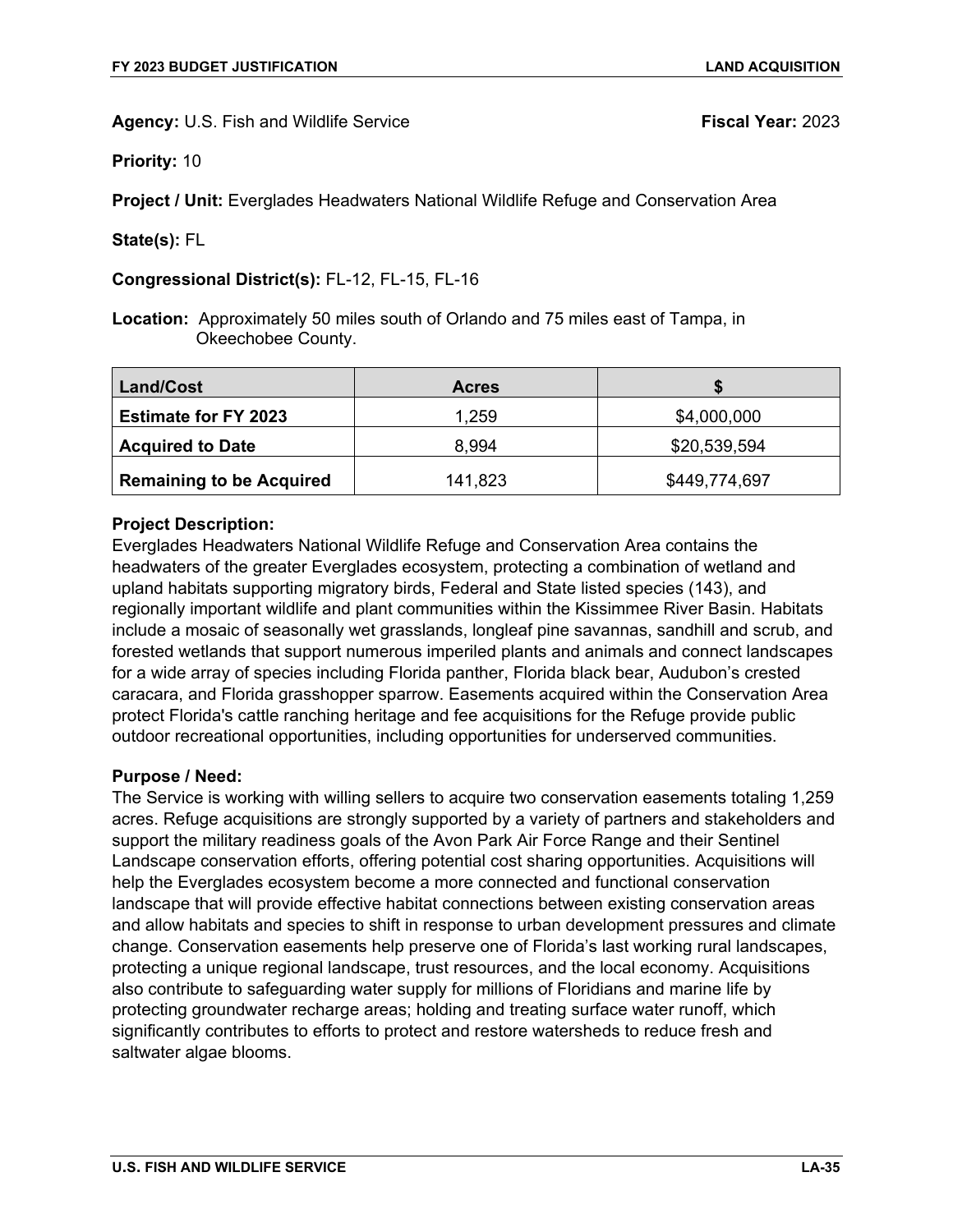# **Cooperator(s):**

The Florida Fish and Wildlife Conservation Commission; Florida Department of Agriculture and Consumer Services; Florida Department of Environmental Protection; Florida Sportsman's Trust; Florida Cattlemen's Association; National Wildlife Refuge Association. Open Space Institute. Ducks Unlimited. U.S. Department of Defense; U.S. Department of Agriculture; Okeechobee, Osceola, Highlands and Polk Counties; and The Nature Conservancy.

| <b>Savings/Costs</b>              | <b>Startup</b> | Annual   |
|-----------------------------------|----------------|----------|
| <b>Estimated O&amp;M Savings:</b> | \$0            | \$0      |
| <b>Estimated O&amp;M Costs:</b>   | \$12,000       | \$10,000 |

# **Describe O&M:**

Annual costs are for monitoring.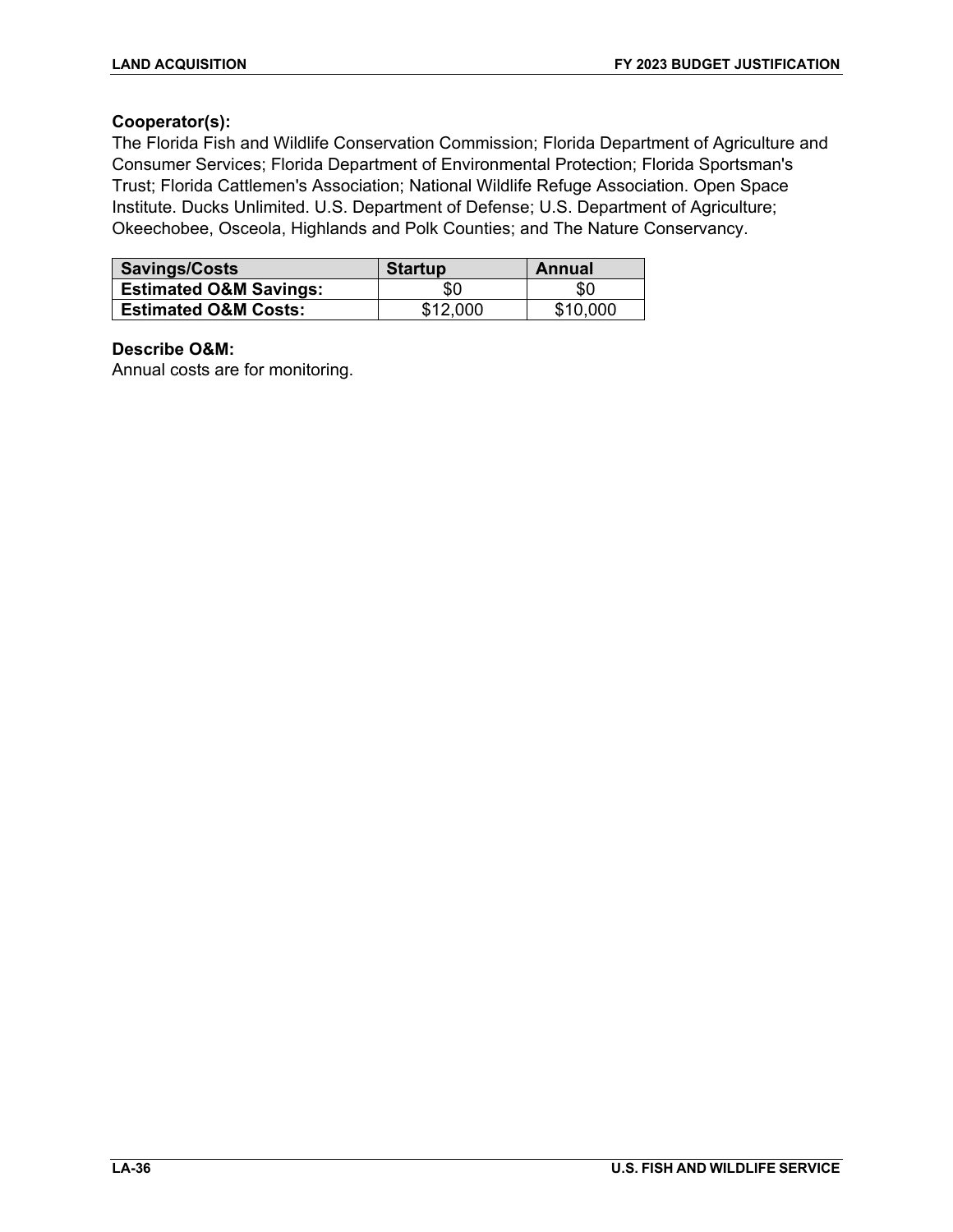**Priority:** 11

**Project / Unit:** Cherry Valley National Wildlife Refuge

**State(s):** PA

**Congressional District(s):** PA-17

**Location:** 60 miles north of Philadelphia in Monroe County.

| <b>Land/Cost</b>                | <b>Acres</b> |              |
|---------------------------------|--------------|--------------|
| <b>Estimate for FY 2023</b>     | 500          | \$3,000,000  |
| <b>Acquired to Date</b>         | 5.472        | \$6,519,750  |
| <b>Remaining to be Acquired</b> | 13,215       | \$86,300,000 |

### **Project Description:**

Cherry Valley National Wildlife Refuge was established in December 2008 for the conservation of migratory birds and wildlife, and the habitats they depend on. The Refuge provides a diverse mosaic of wetland and upland habitats that support five Federally listed threatened or endangered species such as the bog turtle and Indiana bat. The Kittatinny Ridge (which flanks the south side of the valley) has been designated an Important Bird Area by the Pennsylvania Audubon Society and is a well-known migration flyway that concentrates up to 20,000 migrating raptors and more than 140 bird species every Fall. Large blocks of unfragmented forest along the ridge also serve as valuable breeding areas for interior-forest birds such as ruffed grouse, wood thrush, Eastern wood pewee, scarlet tanager, black‐throated blue warbler, and worm‐ eating warbler. The Refuge provides public recreational opportunities such as fishing, hiking, cross-country skiing, hunting, and wildlife viewing.

### **Purpose / Need:**

The Service is planning to acquire approximately 500 acres in five tracts. These forested uplands, wetlands, and riparian areas will provide crucial habitat for native wildlife, including the Federally listed as threatened bog turtle and migratory birds of conservation concern. These tracts include lands on the Kittatinny Ridge, an Important Bird Area, and along Cherry Creek. These proposed tracts are adjacent to existing Refuge lands. Acquisition will expand public recreational opportunities, including wildlife observation, photography, hunting, hiking, and environmental education.

### **Cooperator(s):**

The Conservation Fund, The Nature Conservancy, National Park Service (Appalachian National Scenic Trail), Pocono Natural Heritage Trust, Pennsylvania Department of Conservation and Natural Resources, Monroe County, Open Space Institute, and Wildlands Conservancy.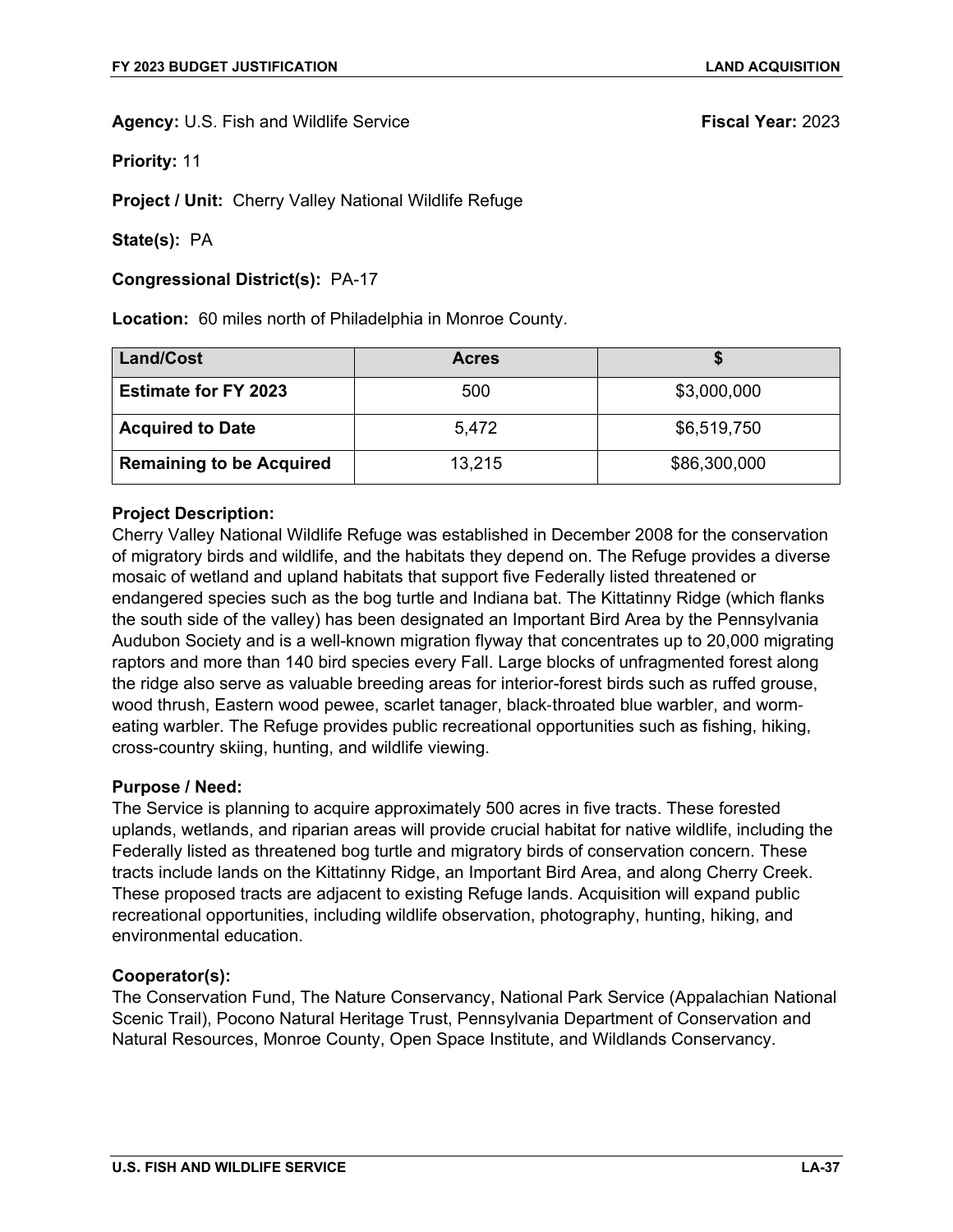| Savings/Costs                     | <b>Startup</b> | Annual  |
|-----------------------------------|----------------|---------|
| <b>Estimated O&amp;M Savings:</b> | \$0            | \$0     |
| <b>Estimated O&amp;M Costs:</b>   | \$10,000       | \$5,000 |

# **Describe O&M:**

Start-up cost would be used for boundary marking. Annual costs include habitat management.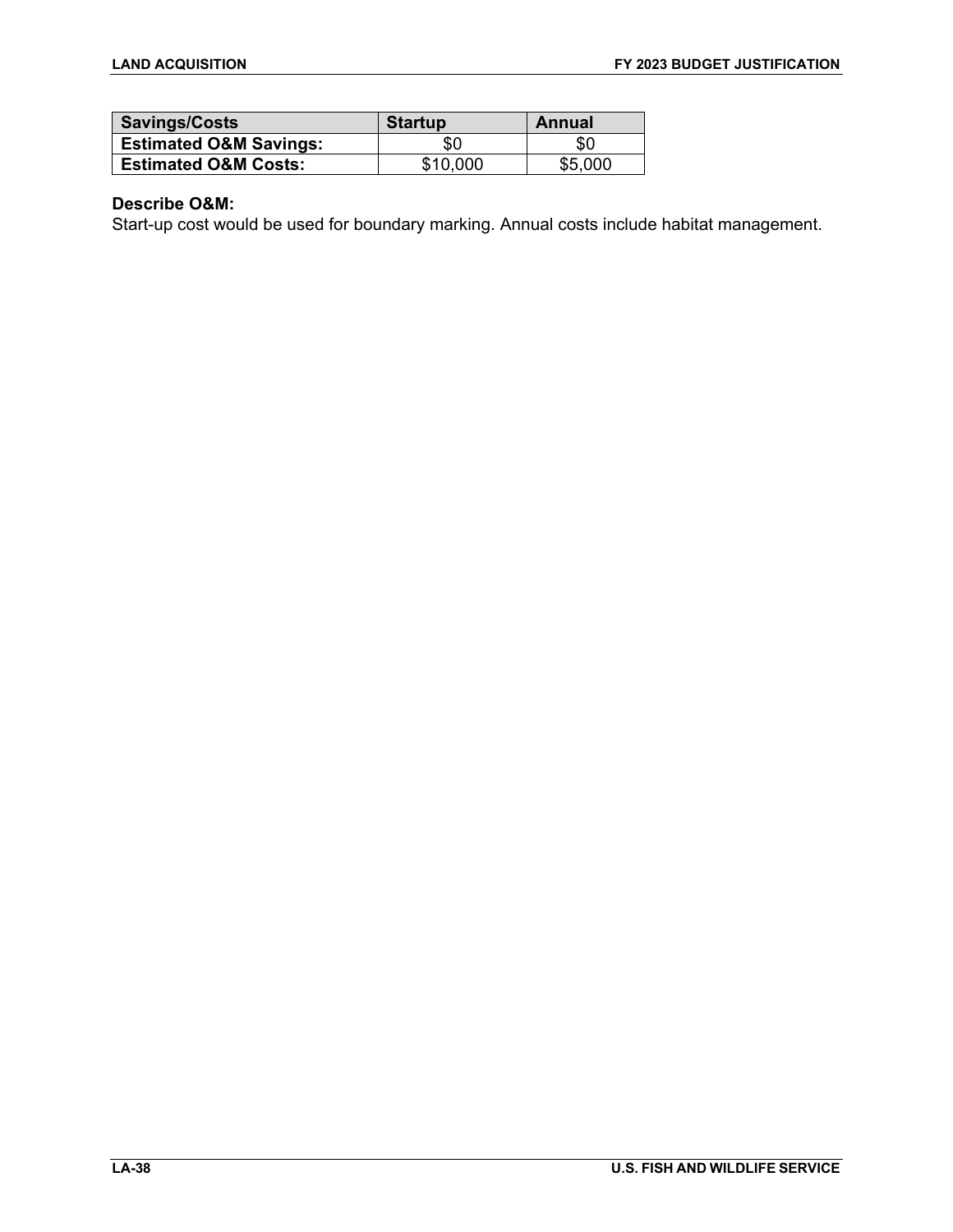**Priority:** 12

**Project / Unit:** Dakota Tallgrass Prairie Wildlife Management Area

**State(s):** ND, SD

**Congressional District(s):** ND-AL, SD-AL

**Location:** South Dakota east of the James River Valley and 3 counties in the southeast corner of North Dakota.

| Land/Cost                       | <b>Acres</b> |              |
|---------------------------------|--------------|--------------|
| <b>Estimate for FY 2023</b>     | 1,000        | \$1,000,000  |
| <b>Acquired to Date</b>         | 77,666       | \$20,377,551 |
| <b>Remaining to be Acquired</b> | 106,334      | \$84,079,250 |

### **Project Description:**

Dakota Tallgrass Prairie Wildlife Management Area was established in 2000 to preserve quality tallgrass prairie habitat in southeastern North Dakota and eastern South Dakota to help maintain biodiversity and to slow habitat fragmentation. The plan for the Wildlife Management Area is to use conservation easements to protect 185,000 acres of the remaining tallgrass prairie in the eastern Dakotas. Tallgrass prairies support a rich variety of plant, animal, and insect species, including more than 147 species of breeding birds, ranging from neotropical migrants to waterfowl. In some areas, breeding waterfowl densities exceed 100 pairs per square mile. The habitat supports several Federally listed species, including the threatened Dakota skipper, endangered Powesiek skipperling, and monarch butterfly. The tallgrass prairie ecosystem also supports grassland bird species, including Baird's sparrow, loggerhead shrike, and ferruginous hawk. Perpetual conservation easements preserve ecological functions by providing floodwater retention, groundwater recharge, carbon sequestration, improved water quality, and reduced soil erosion.

### **Purpose / Need:**

The Service will pursue the acquisition of perpetual wetland and grassland easements from willing sellers on approximately 1,000 acres of tallgrass prairie. Acquisition of perpetual easements protects important habitat for grassland birds and other wildlife, while maintaining ranching and other traditional working operations.

### **Cooperator(s):**

North Dakota Game and Fish; Pheasants Forever; Audubon; Ducks Unlimited, Inc.; The Nature Conservancy; and the South Dakota Grassland Coalition.

| <b>Savings/Costs</b>              | <b>Startup</b> | Annual  |
|-----------------------------------|----------------|---------|
| <b>Estimated O&amp;M Savings:</b> | \$0            | \$0     |
| <b>Estimated O&amp;M Costs:</b>   | \$0            | \$1,000 |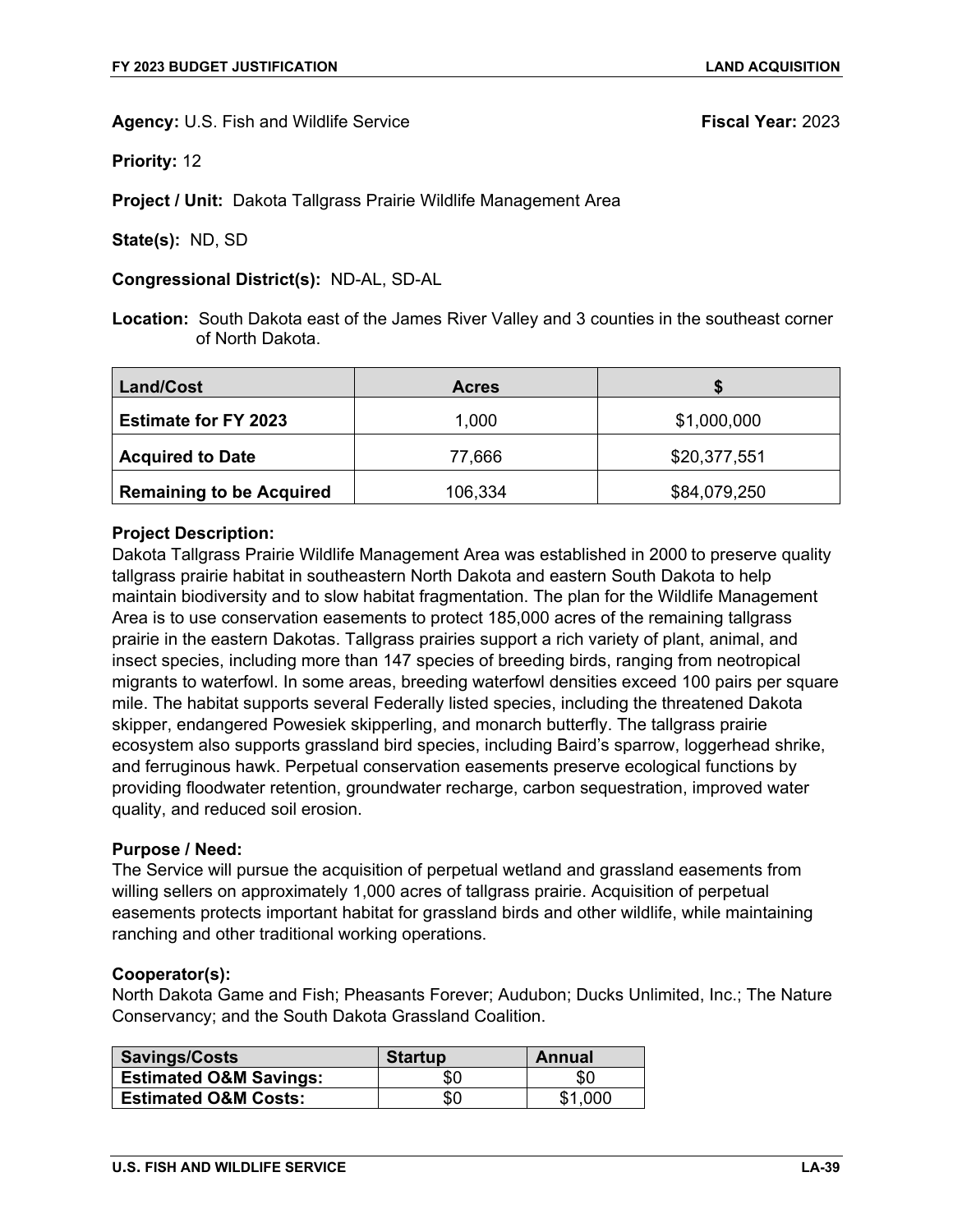# **Describe O&M:**

Annual costs include monitoring activities.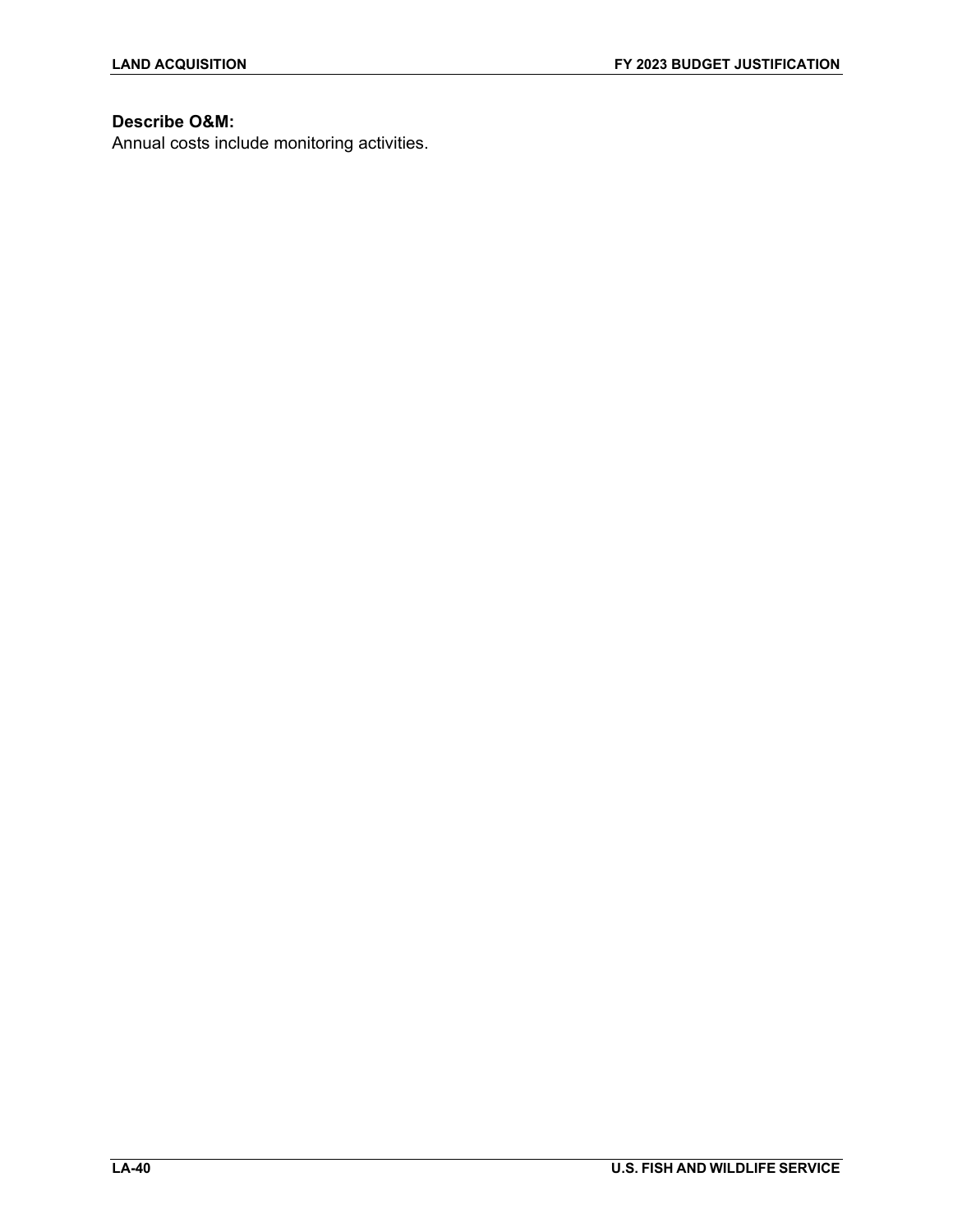**Priority:** 13

**Project / Unit:** Hackmatack National Wildlife Refuge

**State(s):** IL, WI

### **Congressional District(s):** IL-14, WI-1

**Location:** Walworth County, Wisconsin and McHenry County, Illinois.

| Land/Cost                       | <b>Acres</b> |              |
|---------------------------------|--------------|--------------|
| <b>Estimate for FY 2023</b>     | 200          | \$1,100,000  |
| <b>Acquired to Date</b>         | 214          | \$365,000    |
| <b>Remaining to be Acquired</b> | 11,192       | \$61,556,000 |

# **Project Description:**

Hackmatack National Wildlife Refuge was established in 2012 and is an urban refuge that is centrally located between the communities of Chicago and Rockford, Illinois and Milwaukee, Wisconsin. It is a conservation and outreach hub for the 12 million people that reside within these communities. The Refuge purposes include the protection, restoration, and management of remnant oak savannah, tallgrass prairie, riparian corridors, and wetlands. Of the ecosystems that once defined this area, less than 0.01% of the tallgrass prairie and 12% of remnant oak ecosystems remain. The Refuge complements state and local plans, including the Chicago Wilderness Green Infrastructure Vision; the Chicago Wilderness Oak Ecosystem Recovery Plan; the Chicago Wilderness Biodiversity Recovery Plan; the Illinois Wildlife Action Plan; Wisconsin Wildlife Action Plan; the Grassland Bird Conservation Design in the Chicago Region; the McHenry County Green Infrastructure Network; and the Nippersink Watershed Initiative.

The Refuge provides habitat for breeding migratory birds such as Henslow's sparrows, bobolink, and eastern meadowlark, and several Federally listed endangered and threatened species, including prairie bush clover, eastern prairie fringed orchid, whooping crane, and rusty patch bumblebee. Public recreational opportunities include migratory bird, small and upland game, and big game hunting, as well as fishing, hiking, birding, photography, environmental interpretation, and education.

### **Purpose / Need:**

The Service is planning to acquire several tracts totaling 200 acres in fee title. One targeted tract is located near Richmond High School where the Service is working with the school to incorporate restoration benefits within the high school educational curriculum and to engage youth in restoration planting. Acquisition will expand public recreational opportunities, such as hunting, fishing, hiking, birding, photography, environmental interpretation, and education, in an urban area.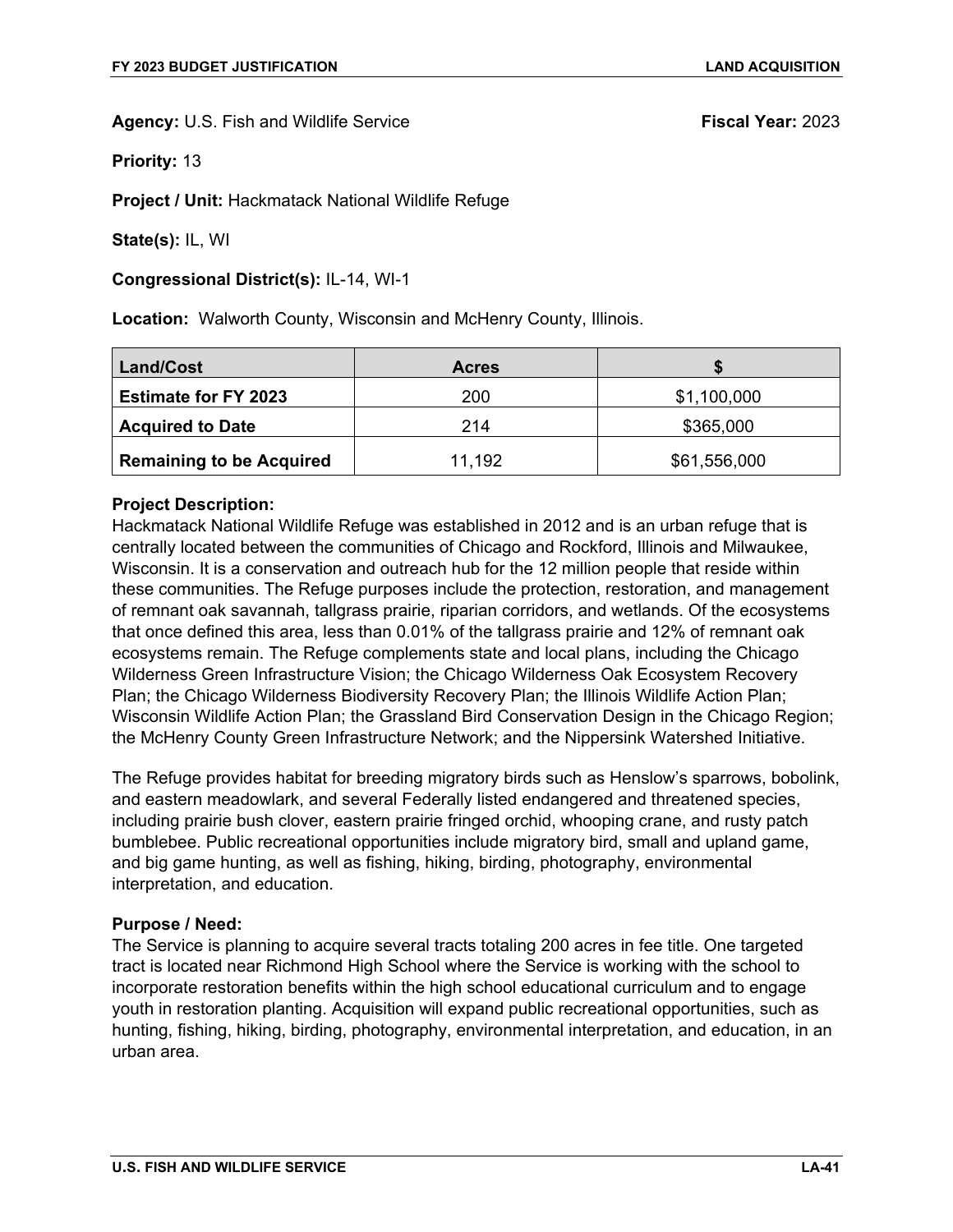# **Cooperator(s):**

The Illinois Department of Natural Resources, the Wisconsin Department of Natural Resources, Openlands, The Land Conservancy of McHenry County, Ducks Unlimited, McHenry County Conservation District, McHenry County Conservation Foundation, Friends of Hackmatack National Wildlife Refuge, Geneva Lake Conservancy, Nippersink Watershed Association, Kettle Moraine Land Trust, Illinois Audubon Society, county conservation boards, and local Chambers of Commerce.

| Savings/Costs                     | <b>Startup</b> | Annual  |
|-----------------------------------|----------------|---------|
| <b>Estimated O&amp;M Savings:</b> | \$0            | \$0     |
| <b>Estimated O&amp;M Costs:</b>   | \$12,000       | \$2,000 |

# **Describe O&M:**

Start-up costs would include restoration, development of public access points, and posting of boundary signs. Annual expenses include habitat management such as spraying, mowing, brush removal, and prescribed burns.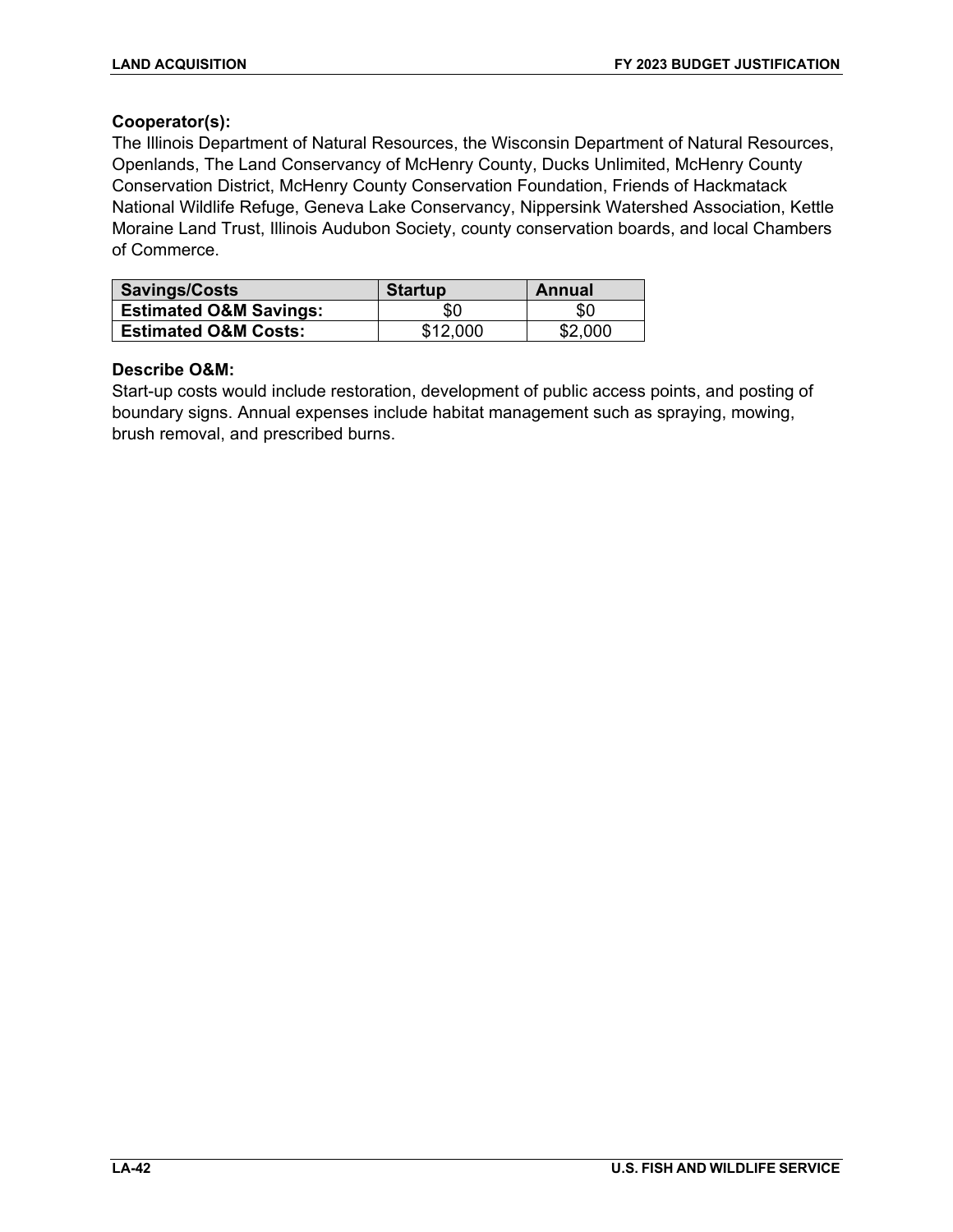**Priority:** 14

**Project / Unit:** Grasslands Wildlife Management Area

**State(s):** CA

**Congressional District(s):** CA-16

**Location:** Located in the Pacific Flyway between the Cities of Los Banos and Gustine.

| <b>Land/Cost</b>                | <b>Acres</b> |               |
|---------------------------------|--------------|---------------|
| <b>Estimate for FY 2023</b>     | 200          | \$1,000,000   |
| <b>Acquired to Date</b>         | 94,997       | \$66,318,161  |
| <b>Remaining to be Acquired</b> | 38,133       | \$152,330,200 |

### **Project Description:**

The Grasslands Wildlife Management Area (WMA) was established in 1979 and is composed mostly of conservation easements. Perpetual conservation easements preserve wetland and grassland habitats, while allowing wildlife-friendly agricultural operations. Fee acquisition allows for habitat restoration as well as protection of water quality and quantity. The WMA supports diverse habitats including seasonally flooded marshlands, semi-permanent marshes, riparian habitats, wet meadows, vernal pools, native uplands, pastures, and native grasslands. These wetlands constitute 30% of the remaining wetlands in California's Central Valley and are extremely important to Pacific Flyway waterfowl populations. In addition to waterfowl, these habitats support shorebirds, wading birds, songbirds, raptors, and other wildlife species.

### **Purpose / Need:**

The Service is targeting the fee title acquisition of two tracts totaling 200 acres, including water rights. Acquisition will allow for improved management of adjacent Service lands and will contribute to the long-term viability of the grassland and wetland ecosystems providing a haven for migratory birds and other wildlife species.

### **Cooperator(s):**

California Department of Fish & Wildlife, River Partners, Ducks Unlimited, California Audubon Society, Nature Conservancy, and Western Rivers Conservancy.

| Savings/Costs                     | <b>Startup</b> | Annual  |
|-----------------------------------|----------------|---------|
| <b>Estimated O&amp;M Savings:</b> | \$0            | \$0     |
| <b>Estimated O&amp;M Costs:</b>   | \$5,000        | \$2,000 |

#### **Describe O&M:**

Start-up costs will include boundary sign posting. Annual costs will include maintenance and habitat management.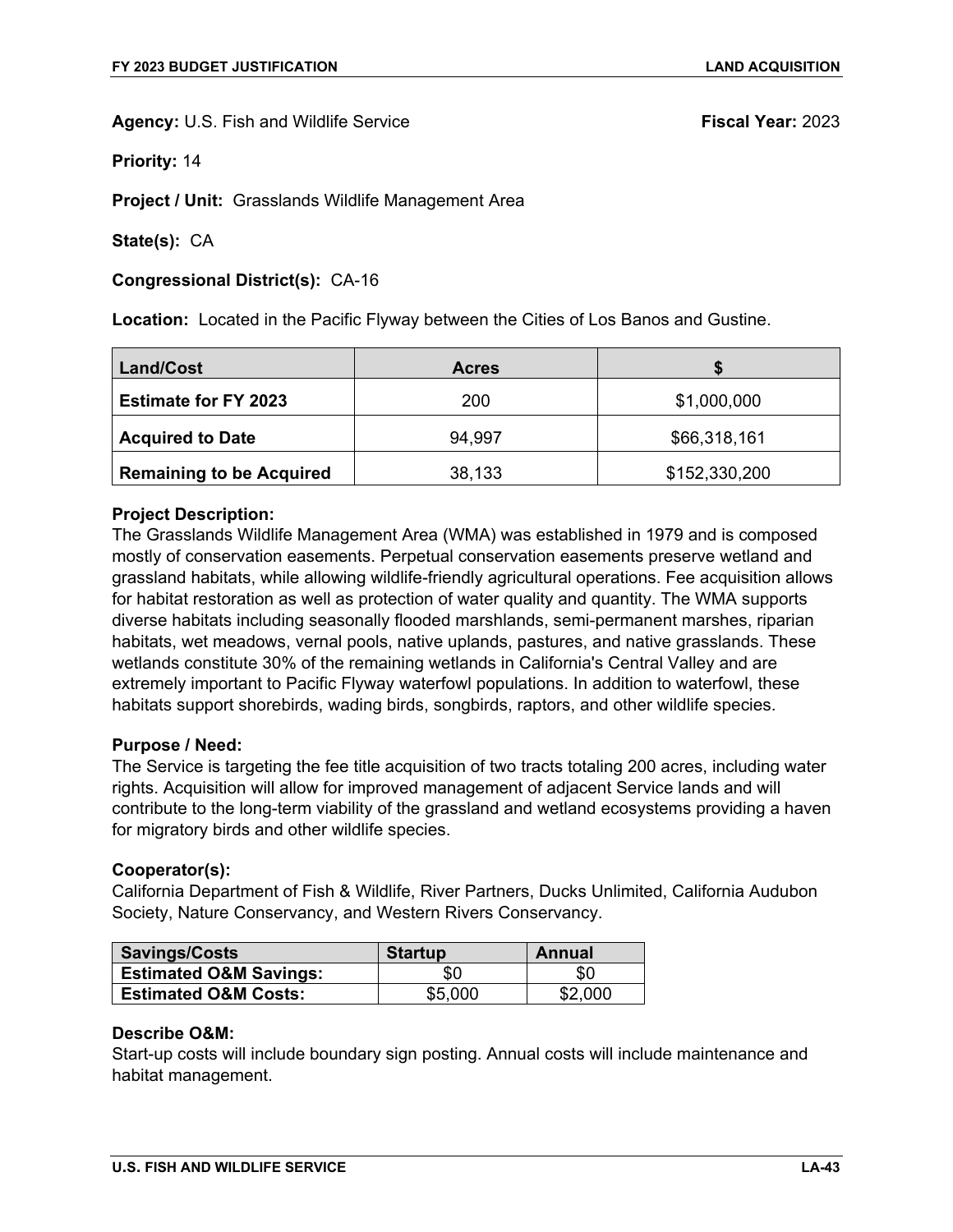**Priority:** 15

**Project / Unit:** Alaska National Wildlife Refuges

**State(s):** AK

**Congressional District(s):** AK-AL

**Location:** State of Alaska

| <b>Land/Cost</b>                | <b>Acres</b> |              |
|---------------------------------|--------------|--------------|
| <b>Estimate for FY 2023</b>     | 22,691       | \$2,800,000  |
| <b>Acquired to Date</b>         | 6,915,087    | \$11,251,773 |
| <b>Remaining to be Acquired</b> | 24,412       | \$12,206,000 |

# **Project Description:**

The Alaska National Interest Land Conservation Act (ANILCA) consolidated and created many national wildlife refuges. ANILCA also defined the five purposes of each Refuge: 1) Conserve the refuge's animal populations and habitats in their natural biodiversity including, but not limited to marine mammals, marine birds and other migratory birds, the marine resources upon which they rely, bears, caribou, and other animals. 2) Fulfill international treaty obligations of the United States relating to fish and wildlife and their habitats. 3) Provide opportunities for continued subsistence uses by local residents. 4) Conduct national and international scientific research on marine resources. 5) Ensure water quality and quantity within the Refuge (to the maximum extent practicable and in a manner consistent with purpose number 1).

The Alaska Peninsula National Wildlife Refuge presents a breathtakingly dramatic landscape made up of active volcanoes, towering mountain peaks, rolling tundra and rugged, wavebattered coastlines. As is the case with most of Alaska's coastal refuges, salmon provide the principal "nutrient engine" for Alaska Peninsula, supporting the species that prey upon them and enriching the rivers and surrounding lands after they spawn and die. Where there are salmon, there will usually be bears, and when the fish are running, Ugashik Lakes and the streams that surround them attract brown bears in great numbers. Other large land mammals include wolverine, the caribou of the approximately 7,000-animal Northern Alaska Peninsula Herd, wolves, and moose. Refuge lands are also home to almost 40% of the Bristol Bay sockeye salmon run, the largest sustainable sockeye fishery in the world. The Refuge offers a variety of public recreational opportunities, such as sport fishing, hunting, hiking, backpacking, boating, camping, and wildlife observation and photography.

ANILCA combined 11 previously established refuges with 1.9 million acres of additional lands to form the Alaska Maritime National Wildlife Refuge. The Refuge's 3.4 million acres include the spectacular volcanic islands of the Aleutian chain, the seabird cliffs of the remote Pribilof Islands, and icebound lands washed by the Chukchi Sea. Swirling clouds of seabirds, rare Asiatic migrant birds, beaches of bellowing sea lions and fur seals, and salmon streams in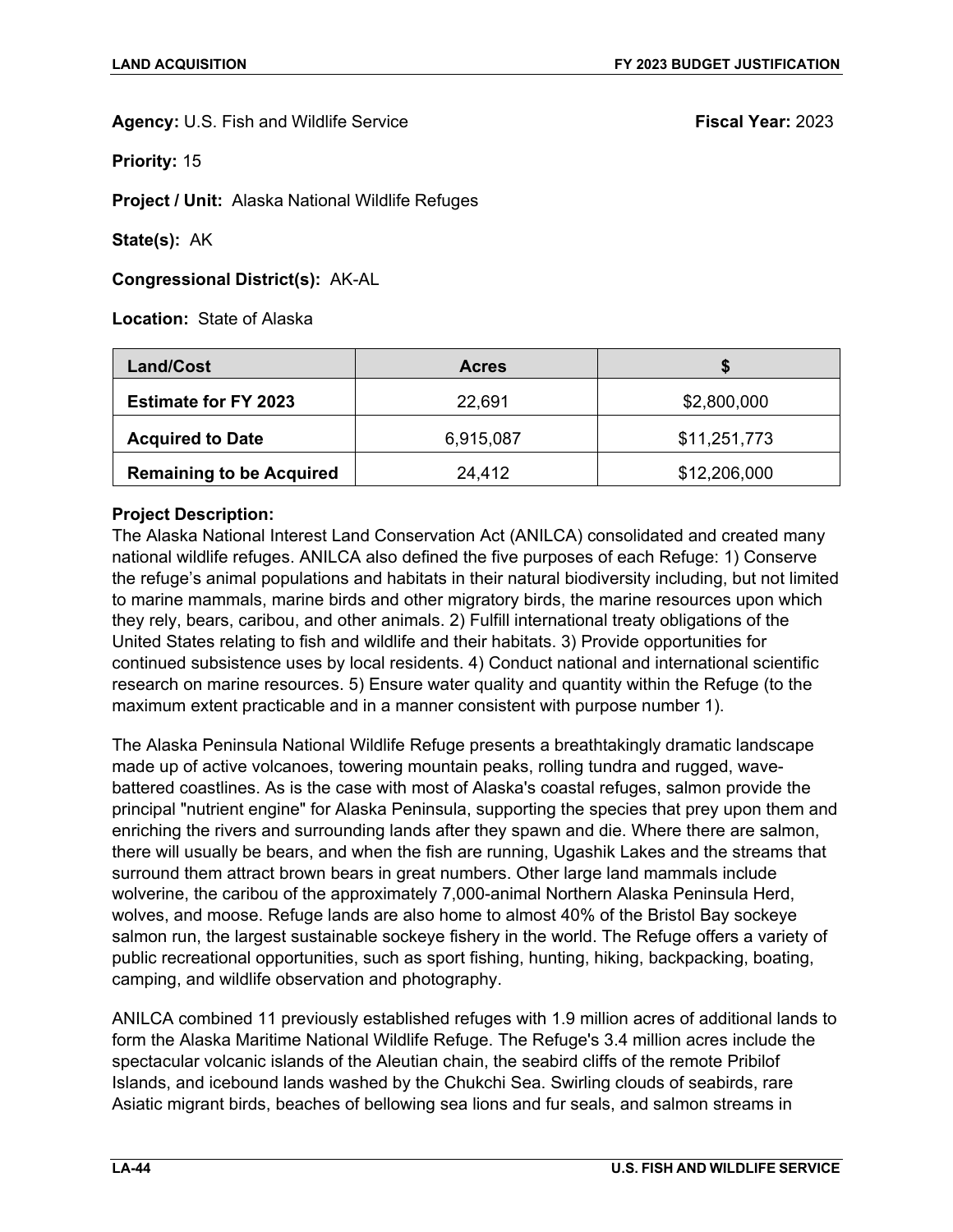abundance are a few of the wildlife highlights on the Refuge. The Refuge is perhaps most unique for: the sheer abundance of life (40,000,000 seabirds), species and subspecies found nowhere else (6 subspecies of rock ptarmigan are found only in the Aleutians), endangered and threatened marine mammals (Steller sea lion and otters), threats from invasive species (rats, fox, cattle, and marine invertebrates), and the possibility that new species are yet to be found among the remote and rugged 2,500 rocks, reefs, and islands of the Refuge. The Refuge provides public recreational access for wildlife viewing and photography, as well as recreational and subsistence hunting.

# **Purpose / Need:**

The Service will pursue the phased acquisition of a 32,000-acre tract for Alaska Peninsula NWR and will acquire a 2,691-acre conservation easement for Alaska Maritime NWR.

The Alaska Peninsula NWR acquisition will provide protection for the watershed that feeds Chignik fisheries and a nearby lagoon, thereby increasing water quality and quantity for Bristol Bay sockeye salmon. Acquisition will also expand public recreational opportunities, such as sport fishing, hunting, hiking, backpacking, boating, camping and wildlife observation and photography.

Near the Native Village of Point Lay, 40,000 to 50,000 Chukchi Sea walrus, mostly adult females and their calves, crowd on the beach. Acquisition of a conservation easement will facilitate research into responses to climate change; provide access to study the retreat of sea ice; protect walruses from harassment and the potential for stampeding, which can result in trampling of calves; enhance partnering with the local Tribe in the stewardship of the walruses; and facilitate walrus monitoring and conservation before they become listed as an endangered species.

### **Cooperator(s):**

The Great Land Trust and Chignik Lagoon Native Corporation, The Cully Corporation, and The Conservation Fund.

| <b>Savings/Costs</b>              | <b>Startup</b> | Annual  |
|-----------------------------------|----------------|---------|
| <b>Estimated O&amp;M Savings:</b> | \$0            | \$0     |
| <b>Estimated O&amp;M Costs:</b>   | \$5,000        | \$5,000 |

### **Describe O&M:**

Annual costs include signage, easement monitoring, overflights, and enforcement.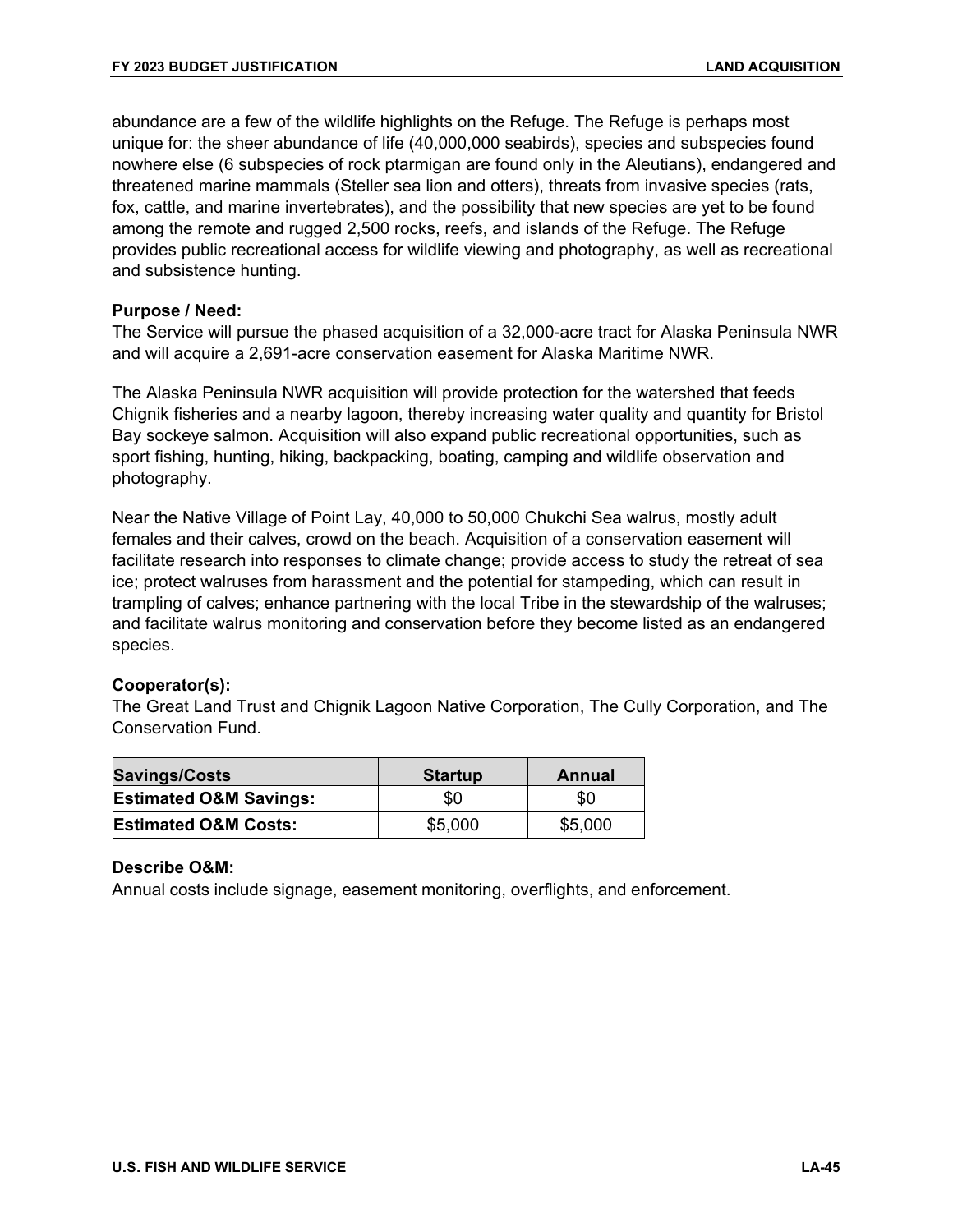**Priority:** 16

**Project / Unit:** Felsenthal National Wildlife Refuge

**State(s):** AR

**Congressional District(s):** AR-4

**Location:** Ashley County in southeast Arkansas.

| <b>Land/Cost</b>                | <b>Acres</b> |              |
|---------------------------------|--------------|--------------|
| <b>Estimate for FY 2023</b>     | 1,500        | \$3,000,000  |
| <b>Acquired to Date</b>         | 67,725       | \$3,825,188  |
| <b>Remaining to be Acquired</b> | 27,523       | \$51,455,272 |

# **Project Description:**

Felsenthal National Wildlife Refuge, established in 1975, contains an abundance of water resources dominated by the Ouachita and Saline Rivers and the Felsenthal Pool. The low-lying areas are dissected by an intricate system of rivers, creeks, sloughs, buttonbush swamps, and lakes throughout a vast bottomland hardwood forest that gradually rises to an upland forest community. Historically, periodic flooding of the "bottoms" during winter and spring provided excellent wintering waterfowl habitat. These wetlands, in combination with the pine and upland hardwood forest on the higher ridges, support a wide diversity of native plants and animals. The Refuge provides wintering habitat for hundreds of thousands of migrating waterfowl. Refuge lands are also used by neotropical migratory birds following the Ouachita River during their spring and fall migrations. The Refuge provides nesting habitat for prothonotary, Swainson's, and worm-eating warblers, Mississippi kites, and wood ducks. The Refuge also provides habitat for priority species such as black bear, Rafinesque's big-eared bat, southeastern myotis and the Federally listed red-cockaded woodpecker. The Refuge provides public wildlife-dependent recreation, such as wildlife-viewing, hunting, fishing, boating, and camping. These activities support nearby rural and underserved communities that are dependent upon Refuge hunting and fishing opportunities.

### **Purpose / Need:**

The Service will pursue the phased acquisition of a 2,500-acre tract that is adjacent to the main unit of the Refuge. Acquisition will increase the core forest block of the Refuge dominated by bottomland hardwood forest, upland pine, and mixed pine-hardwood forest to the benefit of black bear, bats, migratory songbirds, and other wildlife. Conservation of these parcels will benefit a wide variety of fish and wildlife species, including Federally listed wildlife such as redcockaded woodpecker, northern long-eared bat, and monarch butterfly. There is also the possible presence of two Federally listed plant species, the endangered Pondberry and the threatened Geocarpon. This project increases the forest buffer along the Ouachita River to improve water quality for regional fisheries and four endangered/threatened mussels.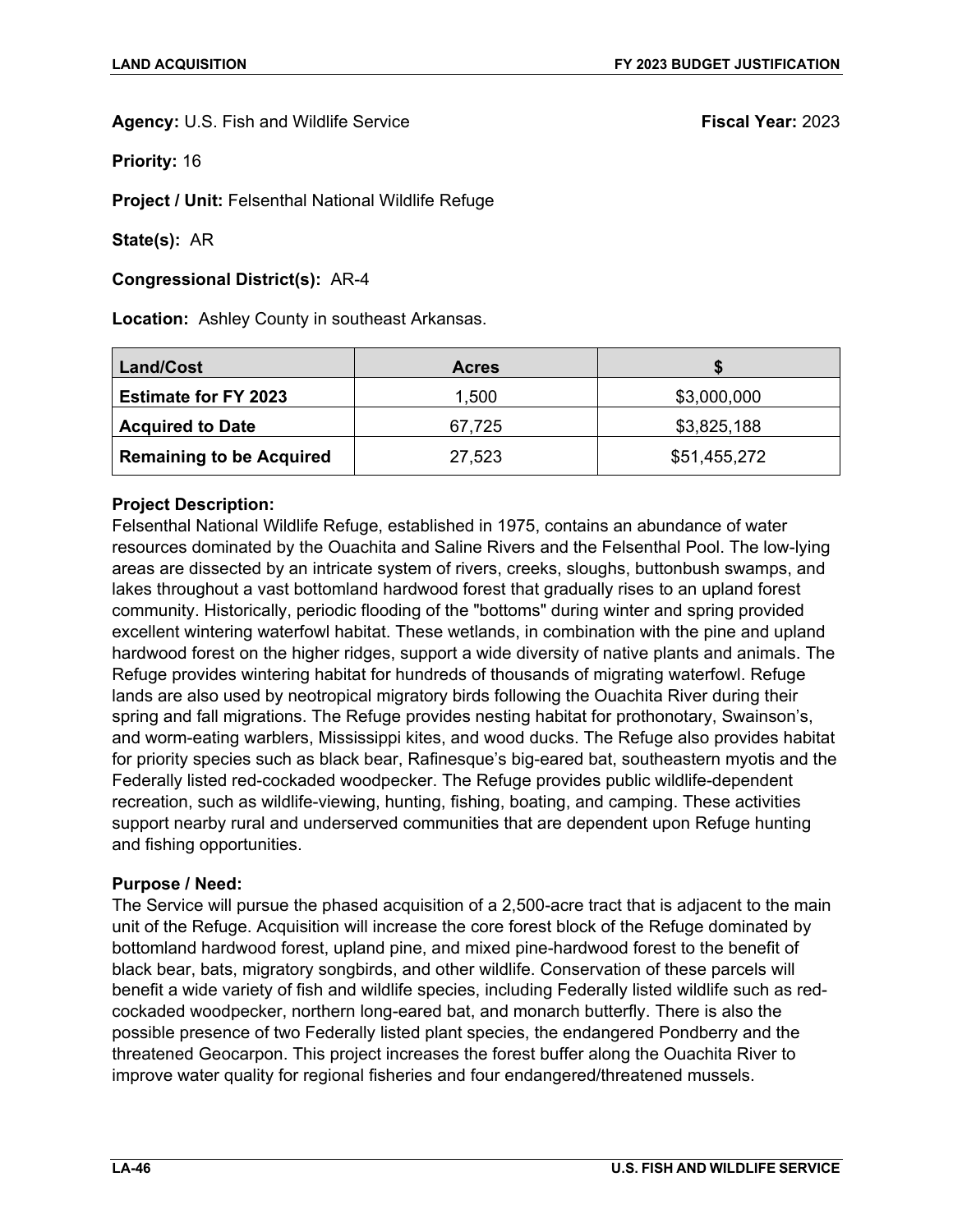Acquisition will enhance public recreation opportunities, including hiking, sport fishing, birdwatching, wildlife viewing, and hunting.

# **Cooperator(s):**

Arkansas Game and Fish Commission, Arkansas Natural Heritage Commission, Ducks Unlimited, National Wild Turkey Federation, Arkansas Bow Hunters Association, The Conservation Fund, The Trust for Public Land, The Nature Conservancy, U.S. Army Corps of Engineers, and local hunting and fishing groups.

| Savings/Costs                     | <b>Startup</b> | Annual  |
|-----------------------------------|----------------|---------|
| <b>Estimated O&amp;M Savings:</b> | \$0            | \$0     |
| <b>Estimated O&amp;M Costs:</b>   | \$10,000       | \$2,500 |

### **Describe O&M:**

Startup costs include boundary marking, gates, and road/access needs. Annual costs include maintenance and law enforcement.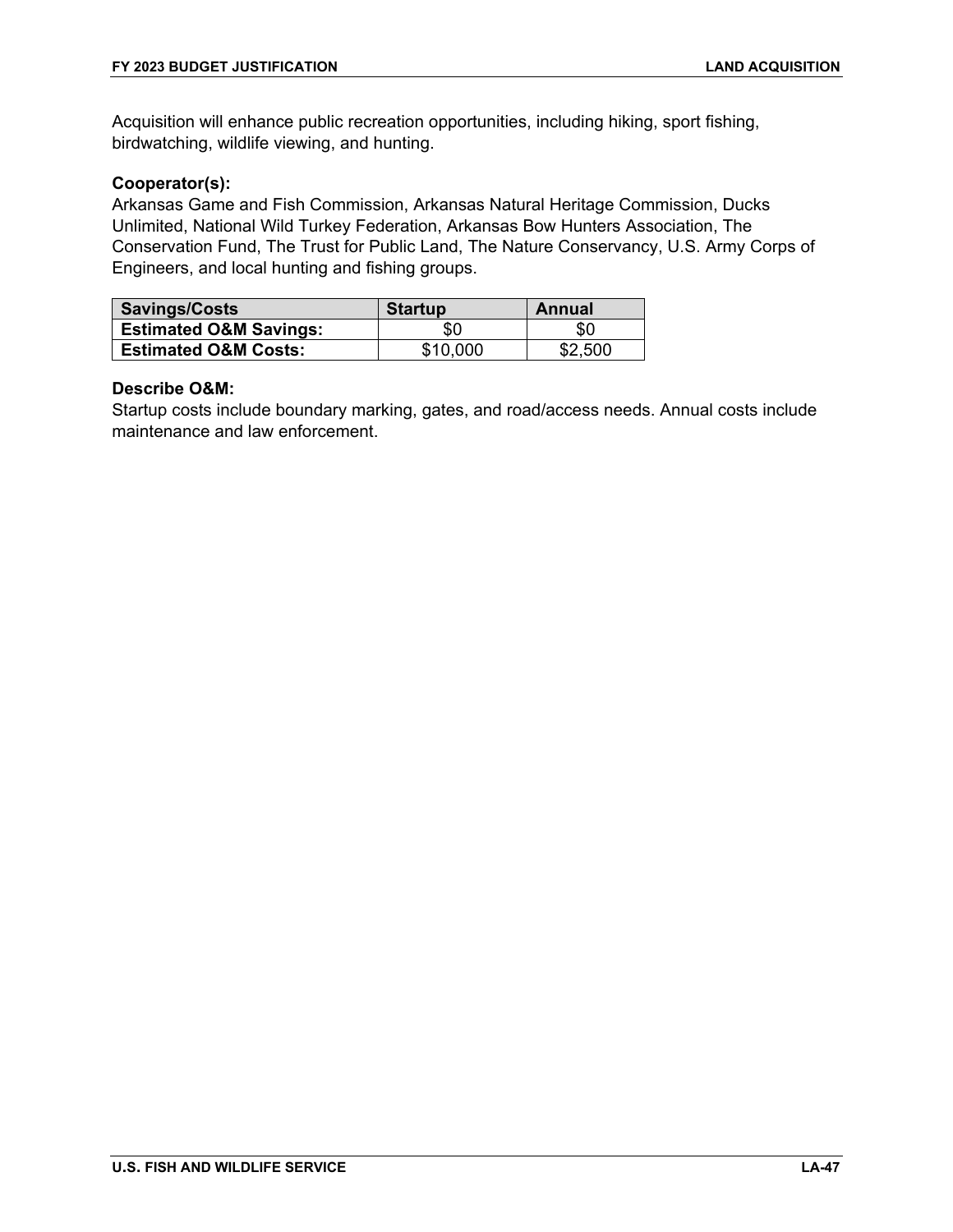**Priority:** 17

**Project / Unit:** St. Marks National Wildlife Refuge

**State(s):** FL

# **Congressional District(s):** FL-4

**Location:** In the Florida Panhandle, 24 miles south of Tallahassee, in Wakulla and Jefferson **Counties** 

| Land/Cost                       | <b>Acres</b> |              |
|---------------------------------|--------------|--------------|
| <b>Estimate for FY 2023</b>     | 700          | \$2,000,000  |
| <b>Acquired to Date</b>         | 82,838       | \$21,985,732 |
| <b>Remaining to be Acquired</b> | 28,044       | \$61,258,715 |

# **Project Description:**

St. Marks National Wildlife Refuge was established in 1931 to provide wintering habitat for migratory birds. It encompasses over 80,000 acres spread out between Wakulla, Jefferson, and Taylor counties, and includes about 43 miles along the Gulf Coast of northwest Florida. The Refuge contains upland pine forest, wetland, hardwood forest, pine plantation, shrub and brush land, and freshwater marsh habitat. The Refuge is within a designated Important Bird Area and a Land Management and Research Demonstration Site for Longleaf Pine Ecosystems. The Refuge includes coastal marshes, islands, tidal creeks, and estuaries of seven north Florida rivers, and is home to a diverse community of plant and animal life. Wildlife includes numerous federal threatened, endangered, and at-risk species, including frosted flatwoods salamanders, red-cockaded woodpeckers, wood storks, eastern black rails, red knots, piping plovers, Florida manatees, gulf sturgeon, gopher tortoises, Florida pine snakes, spotted turtles, American oystercatchers, Wilson's plovers, and least terns, and loggerhead, green, Kemp's ridley, and leatherback sea turtles. The Refuge also has strong ties to a rich cultural past, and is home to the St. Marks Lighthouse, which was built in 1842 (current tower) and is still in use today. Over 17,000 acres are protected under the Wilderness Act of 1964 including a designated Globally Important Bird Area. The Refuge provides public recreational opportunities, including to underserved communities, by offering hiking, hunting, photography, wildlife viewing, environmental education, and interpretation.

# **Purpose / Need:**

The Service will acquire approximately 700 acres from one willing seller. The acquisition will secure habitat for Federally listed threatened and endangered species including the redcockaded woodpecker, wood stork, and frosted flatwoods salamanders. The site already includes a historical salamander pond and ephemeral wetlands that could be improved to benefit salamanders. This project is particularly important to buffer the impacts of sea level rise due to climate change on these species since it will allow for migration inland. The lands provide important Florida black bear habitat, including corridors to link critical habitats for major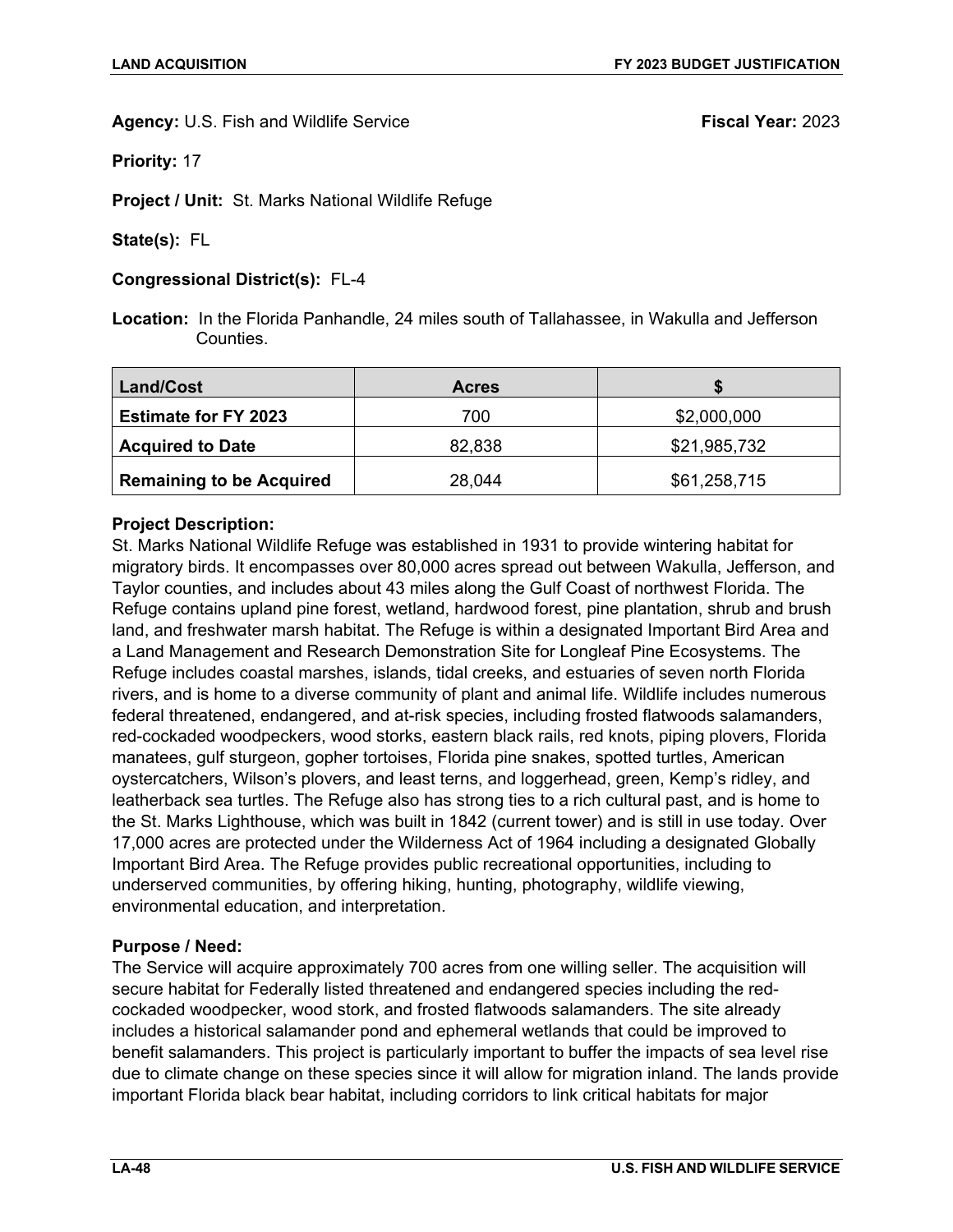population centers, and will benefit wading birds, shorebirds, marsh birds, Neotropical migrants, and other high priority migratory birds. This acquisition will provide public wildlife-dependent recreational opportunities and will improve recreational access to existing Refuge lands.

# **Cooperator(s):**

The Sam Shine Foundation, The Nature Conservancy, Apalachicola Regional Stewardship Alliance, Ducks Unlimited, Florida Chapter of The Wildlife Society, The Florida Natural Areas Inventory, St. Marks Refuge Association, Florida Trail Association, Apalachee Audubon Society, Florida Wildlife Federation, Florida Fish and Wildlife Conservation Commission, Florida Department of Environmental Protection, Florida Forest Service, Tall Timbers Research Station, and the National Wildlife Refuge Association.

| Savings/Costs                     | <b>Startup</b> | Annual   |
|-----------------------------------|----------------|----------|
| <b>Estimated O&amp;M Savings:</b> | \$0            | \$C      |
| <b>Estimated O&amp;M Costs:</b>   | \$3,000        | \$11.000 |

### **Describe O&M:**

Startup costs include boundary marking. Annual costs include habitat management and restoration, prescribed burning, maintenance, and law enforcement.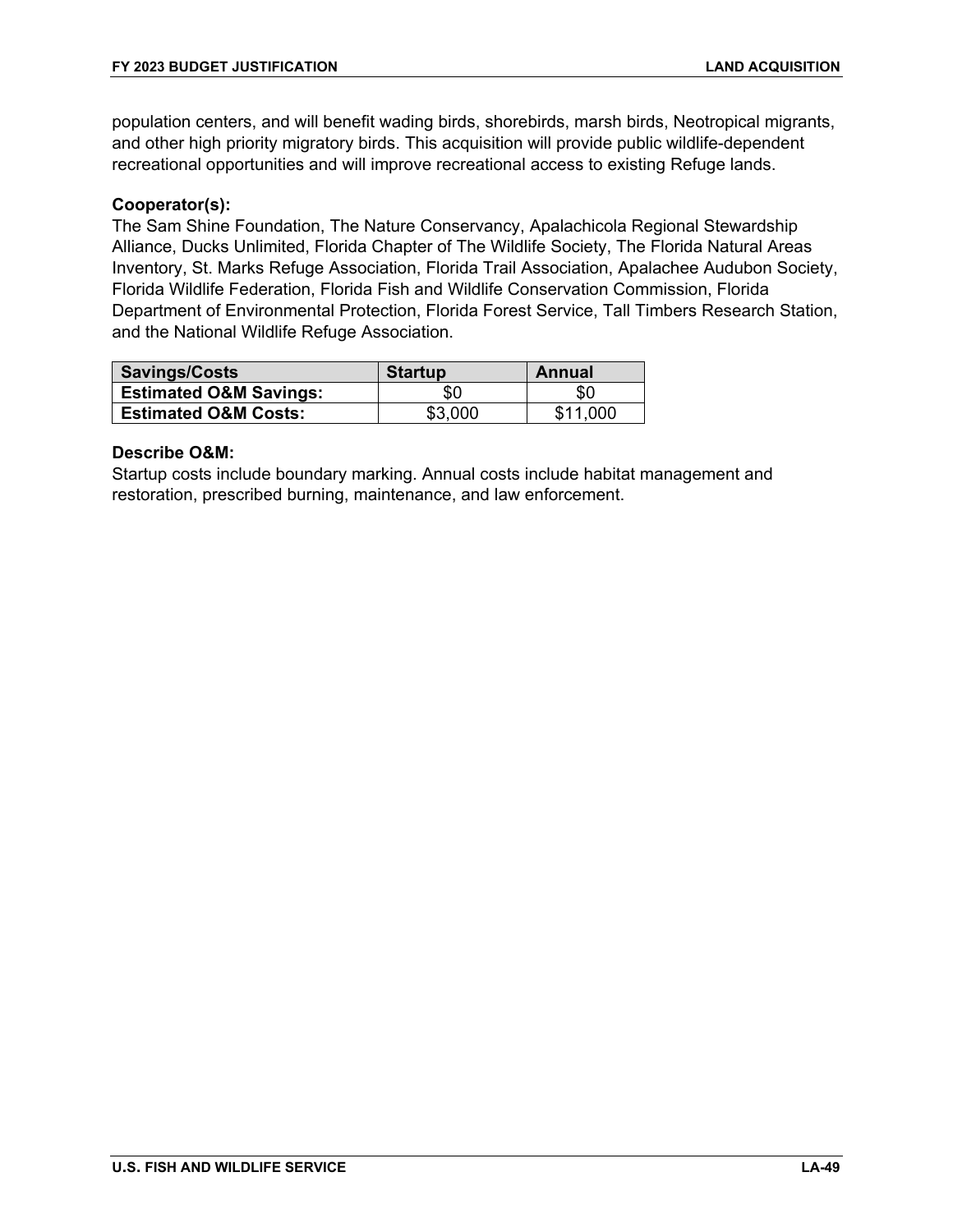**Priority:** 18

**Project / Unit:** Willapa National Wildlife Refuge

**State(s):** WA

**Congressional District(s):** WA-3

**Location:** Pacific County, near the community of Long Beach.

| <b>Land/Cost</b>                | <b>Acres</b> |              |
|---------------------------------|--------------|--------------|
| <b>Estimate for FY 2023</b>     | 1,012        | \$3,500,000  |
| <b>Acquired to Date</b>         | 17,671       | \$17,688,079 |
| <b>Remaining to be Acquired</b> | 8,059        | \$24,177,000 |

# **Project Description:**

Willapa National Wildlife Refuge was established in 1937 by President Franklin D. Roosevelt to protect migrating birds and their habitat. The Refuge has grown to encompass diverse ecosystems including salt marsh, muddy tidelands, forest, freshwater wetlands, streams, grasslands, coastal dunes, and beaches. This rich mix of habitats provides places for over 200 bird species to rest, nest, and winter, and benefits chum salmon, river otter, Roosevelt elk, bobcat, and over a dozen species of amphibians. The Refuge provides public recreation opportunities such as hiking, wildlife viewing, and shellfish harvesting.

### **Purpose / Need:**

The Service will pursue the acquisition of several portions of timber tracts. Acquisitions will focus on upland forest habitats that provide nesting habitat for the Federally listed threatened marbled murrelet. Other species that benefit from forest protection include black bear, blacktail deer, Roosevelt elk, salamanders, forest-dwelling bats and other small mammals, forest birds, and a host of fungi and gastropods. Protecting upland habitat will also protect water quality for streams and Willapa Bay.

### **Cooperator(s):**

The Nature Conservancy, Western Rivers Conservancy, the Columbia Land Trust, and Forterra.

| Savings/Costs                     | <b>Startup</b> | Annual  |
|-----------------------------------|----------------|---------|
| <b>Estimated O&amp;M Savings:</b> | \$0            | \$0     |
| <b>Estimated O&amp;M Costs:</b>   | \$30,000       | \$5,000 |

### **Describe O&M:**

Start-up costs include boundary posting. Annual costs include routine law enforcement patrol and maintenance.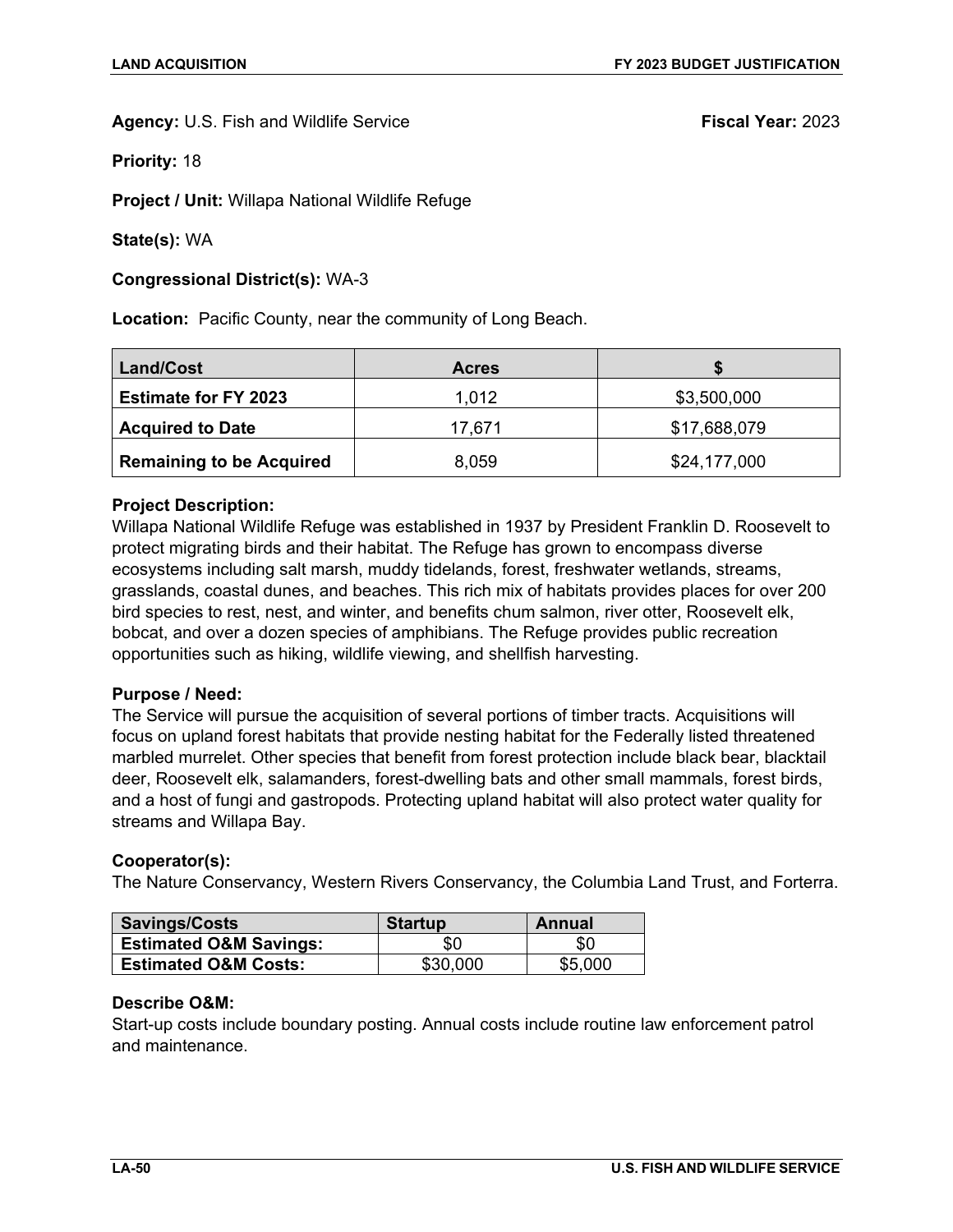**Priority:** 19

**Project / Unit:** Montana Conservation Areas (Rocky Mountain Front CA/Blackfoot Valley CA/ Lost Trail CA/Swan Valley CA)

**State(s):** MT

# **Congressional District(s):** MT-AL

**Location:** Western Montana.

| <b>Land/Cost</b>                | <b>Acres</b> |              |
|---------------------------------|--------------|--------------|
| <b>Estimate for FY 2023</b>     | 16,000       | \$12,000,000 |
| <b>Acquired to Date</b>         |              | \$0          |
| <b>Remaining to be Acquired</b> | 100,000      | \$65,000,000 |

### **Project Description:**

The Lost Trail, Rocky Mountain Front, Blackfoot Valley, and Swan Valley Conservation Areas surround one of the largest wilderness areas in the continental United States. The Conservation Areas protect a wild landscape of sage steppe, mixed grass prairie, montane forest, lakes, and rivers.

As one of the newest units of the National Wildlife Refuge System, the Lost Trail Conservation Area (LTCA) represents state-of-the-art conservation design. LTCA encompasses 100,000 acres of private forestland surrounding Lost Trail National Wildlife Refuge. The LTCA boundary was drawn to include the migration corridor for an elk herd that winters on the Flathead Indian Reservation and is significant to the Confederated Tribes of the Salish and Kootenai. LTCA also includes a Federally identified grizzly bear migration corridor, allowing for critical movement and genetic diversity identified in the species recovery report.

### **Purpose / Need:**

The Service will pursue the acquisition of a perpetual conservation easement on approximately 16,000 acres at LTCA. The easement will protect critical habitat and migration corridors for grizzly bear, elk, and other iconic species, as well as guarantee continued public recreational access and traditional native uses in perpetuity, something that has drawn near universal support from Tribal partners, local government officials, hunting groups, conservation groups, and residents.

### **Cooperator(s):**

Trust for Public Land; Confederated Tribes of the Salish and Kootenai; Montana Fish, Wildlife and Parks; Lincoln and Flathead County Commissioners; Rocky Mountain Elk Foundation; The Nature Conservancy; The Conservation Fund; and Montana Department of Natural Resources and Conservation.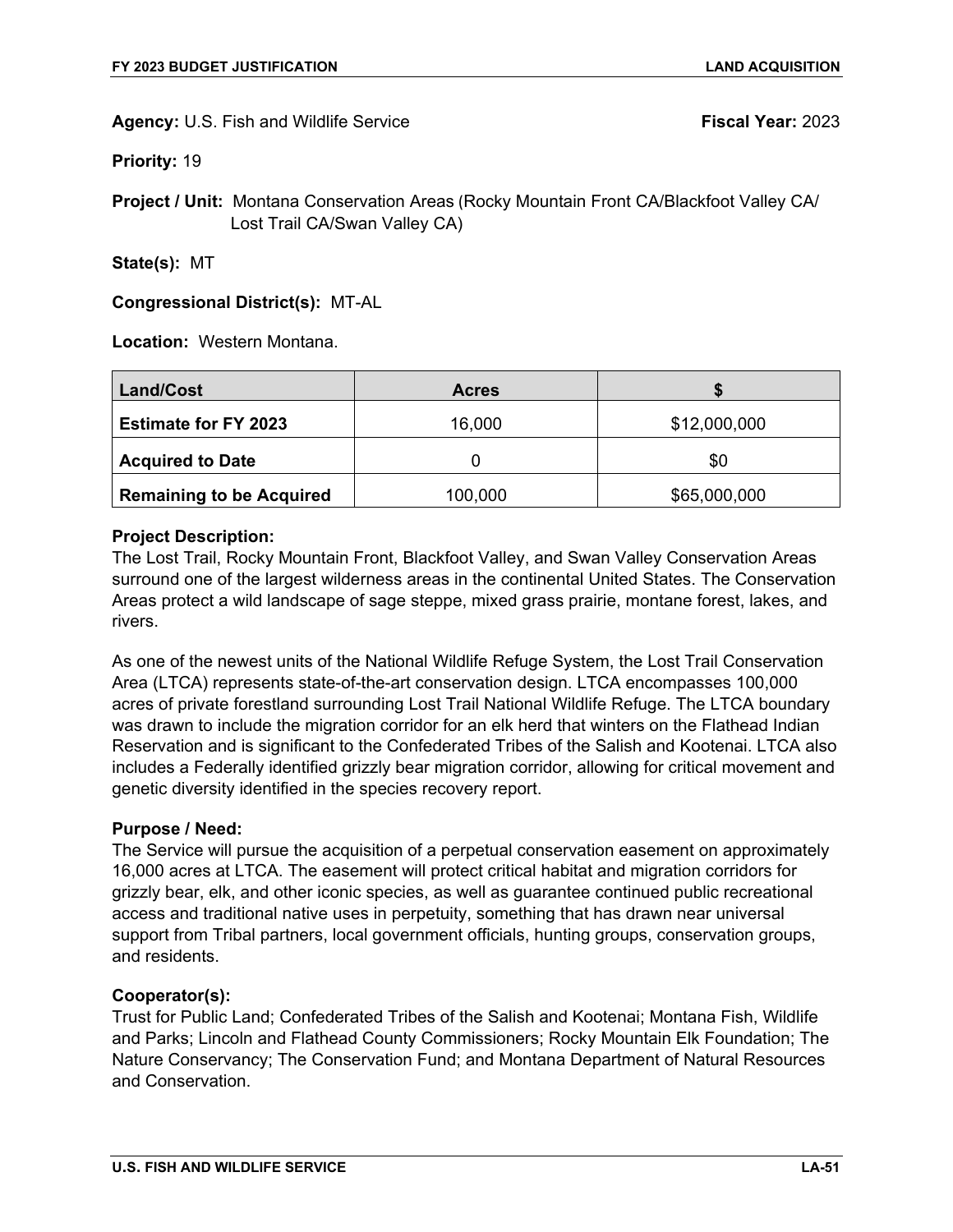| Savings/Costs                     | <b>Startup</b> | Annual  |
|-----------------------------------|----------------|---------|
| <b>Estimated O&amp;M Savings:</b> | 80             | \$0     |
| <b>Estimated O&amp;M Costs:</b>   | \$0            | \$2.500 |

### **Describe O&M:**

There are no startup costs for the conservation easement. Annual costs are primarily for travel and monitoring of the conservation easement.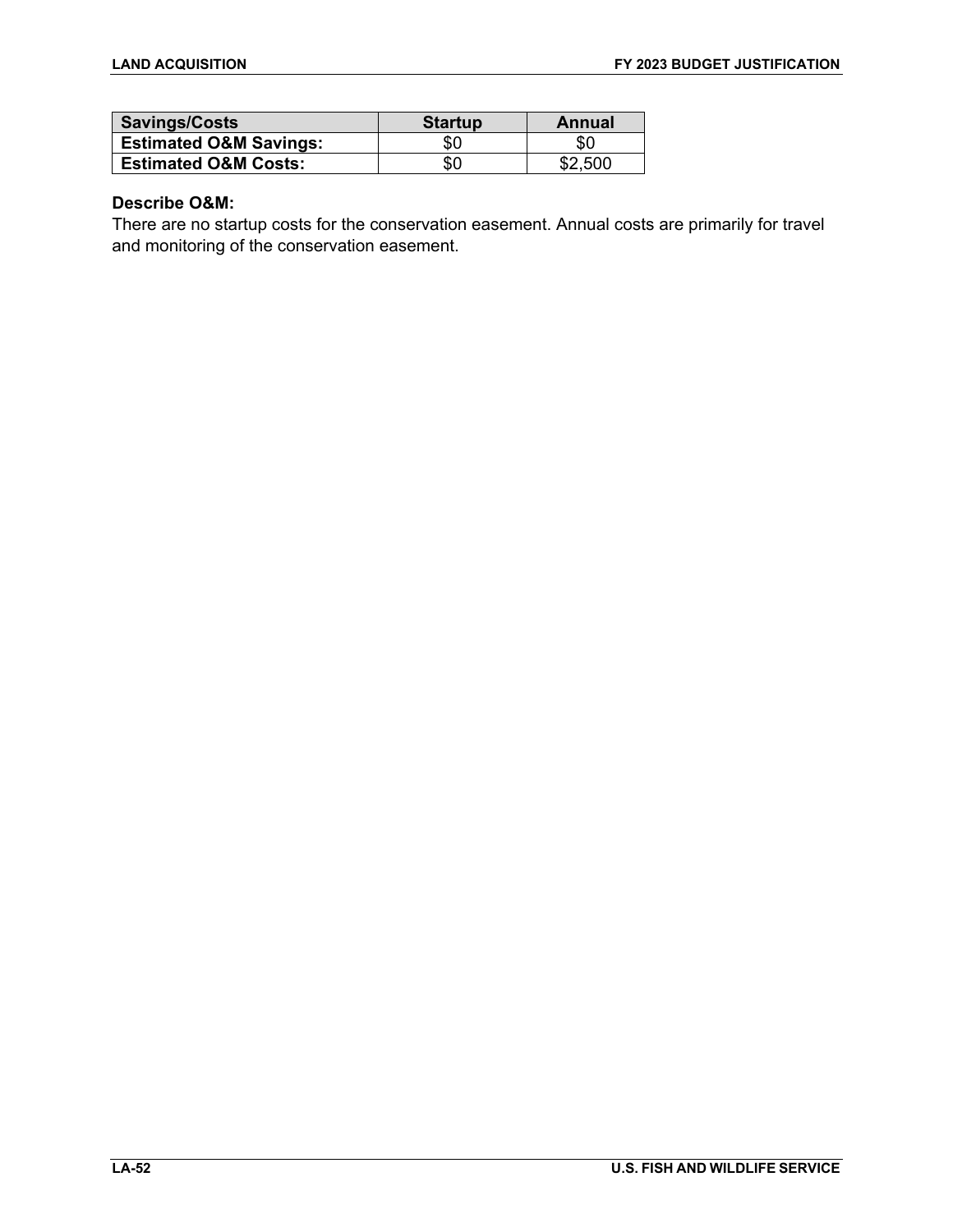**Priority:** 20

**Project / Unit:** Patoka River National Wildlife Refuge

**State(s):** IN

**Congressional District(s):** IN - 8

**Location:** Pike and Gibson Counties in southwestern Indiana.

| <b>Land/Cost</b>                | <b>Acres</b> |              |
|---------------------------------|--------------|--------------|
| <b>Estimate for FY 2023</b>     | 764          | \$2,500,000  |
| <b>Acquired to Date</b>         | 10,625       | \$9,210,000  |
| <b>Remaining to be Acquired</b> | 11,497       | \$37,626,910 |

### **Project Description:**

Patoka River National Wildlife Refuge was established in 1994 to protect one of two remaining intact floodplain forest systems within Indiana and improve the water quality of the Patoka River. The Refuge protects wetlands, floodplain forest, and uplands along 30 miles of the Patoka River corridor for the benefit of migratory birds, fish, and wildlife, including Federally listed endangered species such as the Indiana bat and the interior least tern. The Refuge is located near the diverse communities of Evansville and Indianapolis, Indiana, and Louisville, Kentucky, and provides public access for wildlife-dependent recreation, such as hunting, fishing, wildlife observation, and photography.

### **Purpose / Need:**

The Service will pursue phased acquisition of a 1,650-acre tract. The tract consists of bottomland forests and wetlands that provide habitat for waterfowl, waterbirds, and landbirds, along with associated upland forests and grasslands that provide habitat for Indiana bats. The tract is adjacent to the Patoka River; restoration of farmed land to natural habitat will increase water quality. The tract is easily accessible from county roads and will enhance public access to existing Refuge lands as well as expand public recreational activities, such as wildlife observation, photography, hunting, and fishing.

### **Cooperator(s):**

Ducks Unlimited, Friends of Patoka Refuge, Sycamore Land Trust, Indiana Department of Natural Resources, The Nature Conservancy, National Wild Turkey Federation, Indiana Department of Transportation, Indiana Department of Environmental Management, Duke Energy, Evansville Chapter of the Audubon Society, and USDA - Natural Resources Conservation Service.

| <b>Savings/Costs</b>              | <b>Startup</b> | Annual   |
|-----------------------------------|----------------|----------|
| <b>Estimated O&amp;M Savings:</b> | \$0            | \$0      |
| <b>Estimated O&amp;M Costs:</b>   | \$10,000       | \$50,000 |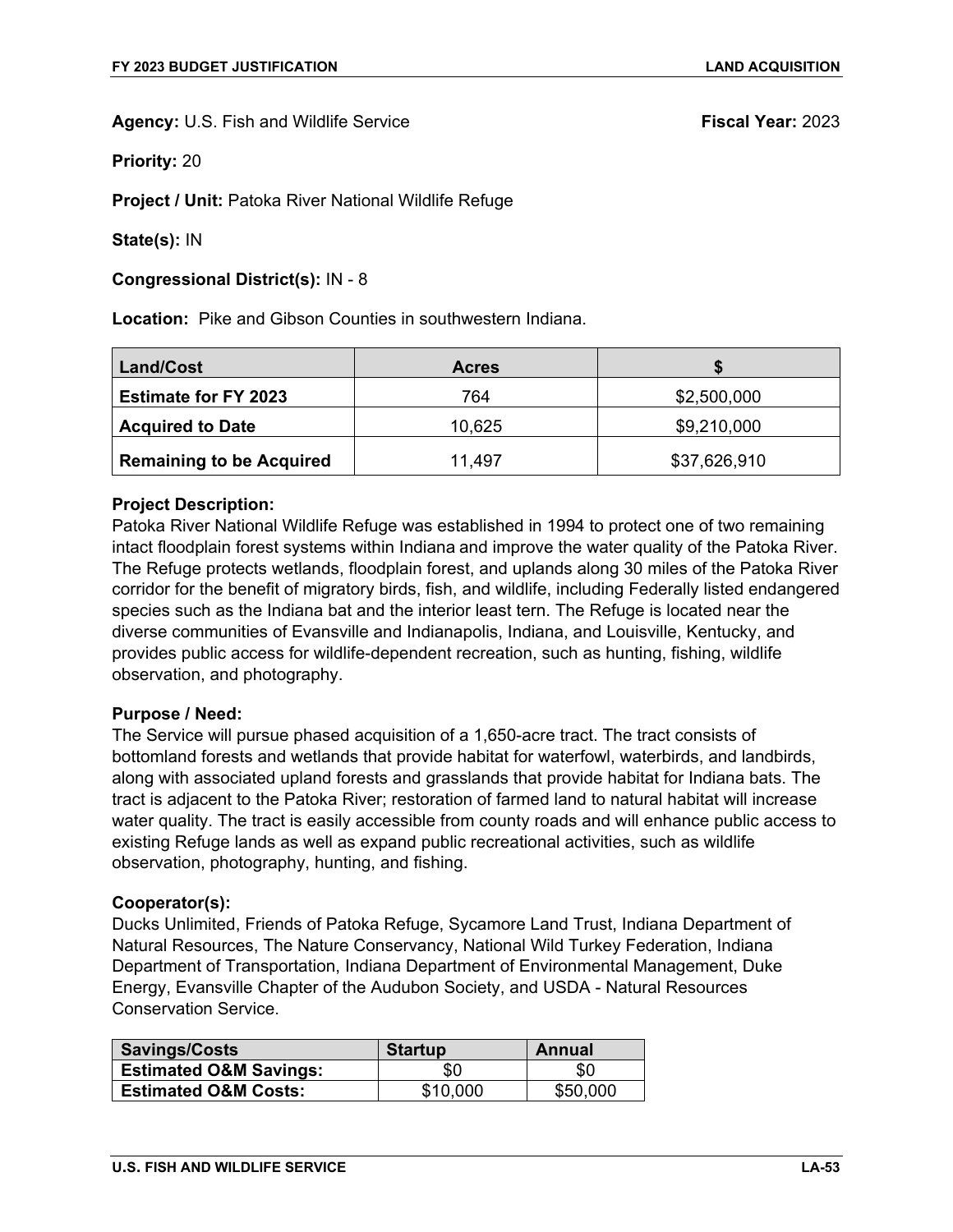# **Describe O&M:**

Startup costs posting of boundary signs. Annual costs include maintenance, law enforcement, and habitat management, including restoration of agricultural lands to natural habitat. Some costs for restoration and habitat enhancement projects are shared with conservation partners.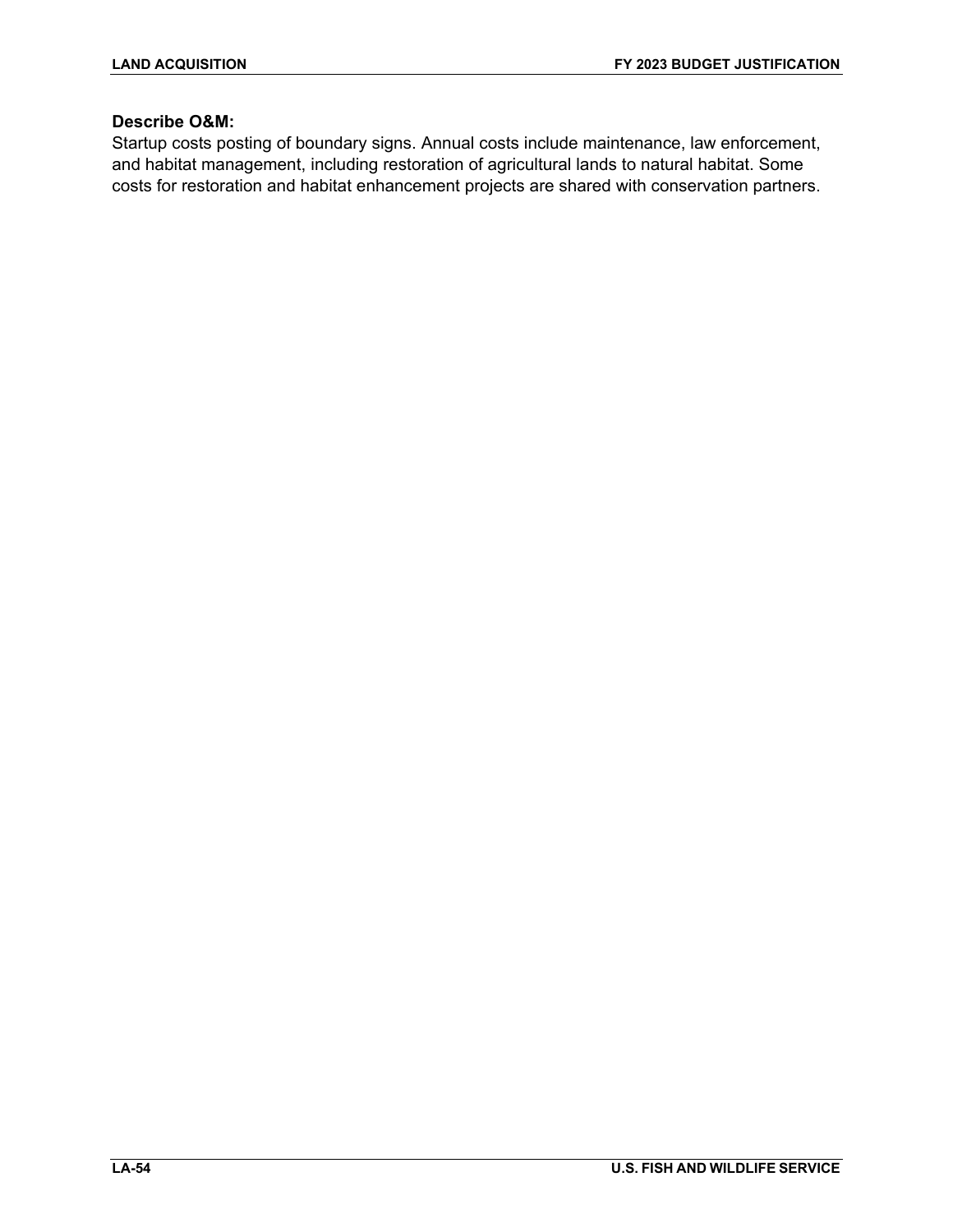**Priority:** 21

**Project / Unit:** San Joaquin River National Wildlife Refuge

**State(s):** CA

### **Congressional District(s):** CA-16

**Location:** Stanislaus County, approximately 10 miles southwest of Modesto.

| Land/Cost                       | <b>Acres</b> |              |
|---------------------------------|--------------|--------------|
| <b>Estimate for FY 2023</b>     | 205          | \$2,000,000  |
| <b>Acquired to Date</b>         | 11,508       | \$51,302,794 |
| <b>Remaining to be Acquired</b> | 13,103       | \$99,072,500 |

# **Project Description:**

Established in 1987, San Joaquin River National Wildlife Refuge is situated where three major rivers (Tuolumne, Stanislaus, and San Joaquin) join in the San Joaquin Valley, creating a mix of habitats that provide ideal conditions for high wildlife and plant diversity. The Refuge was initially established primarily to protect and manage habitat for the Aleutian cackling goose—a then Federally listed endangered species. Today, the Refuge is managed with a focus on migratory birds and endangered species that includes Swainson's hawks that nest in the canopy of tall cottonwood trees; herons and cormorants that form communal nesting colonies within the tops of the large valley oaks; and the endangered riparian brush rabbits that have been re-introduced to the restored habitat from captive-reared populations. The woodlands also support a diversity of breeding songbirds including grosbeaks, orioles, flycatchers, and warblers, as well as the least Bell's vireo—an endangered species that had last nested in the San Joaquin Valley more than five decades ago. The Refuge provides public wildlife-dependent recreation, such as fishing, wildlife viewing, and photography.

### **Purpose / Need:**

The Service will pursue the acquisition of two tracts totaling 205-acres. Acquisitions will benefit Federally listed species, including endangered riparian brush rabbit, riparian woodrat, least Bell's vireo, Central Valley spring run Chinook salmon, and giant garter snake. With the help of several partners, the Service will restore riparian floodplain, which supports flood attenuation during seasonal high water events. Acquisition will also expand public recreational opportunities, such as fishing, boating, and wildlife observation, for Stanislaus County's underserved, non-English speaking, and other communities.

### **Cooperator(s):**

California Department of Fish and Wildlife, California State Parks, Oakland Zoo, River Partners, Ducks Unlimited, California Audubon Society, Nature Conservancy, and Point Blue Conservation Science.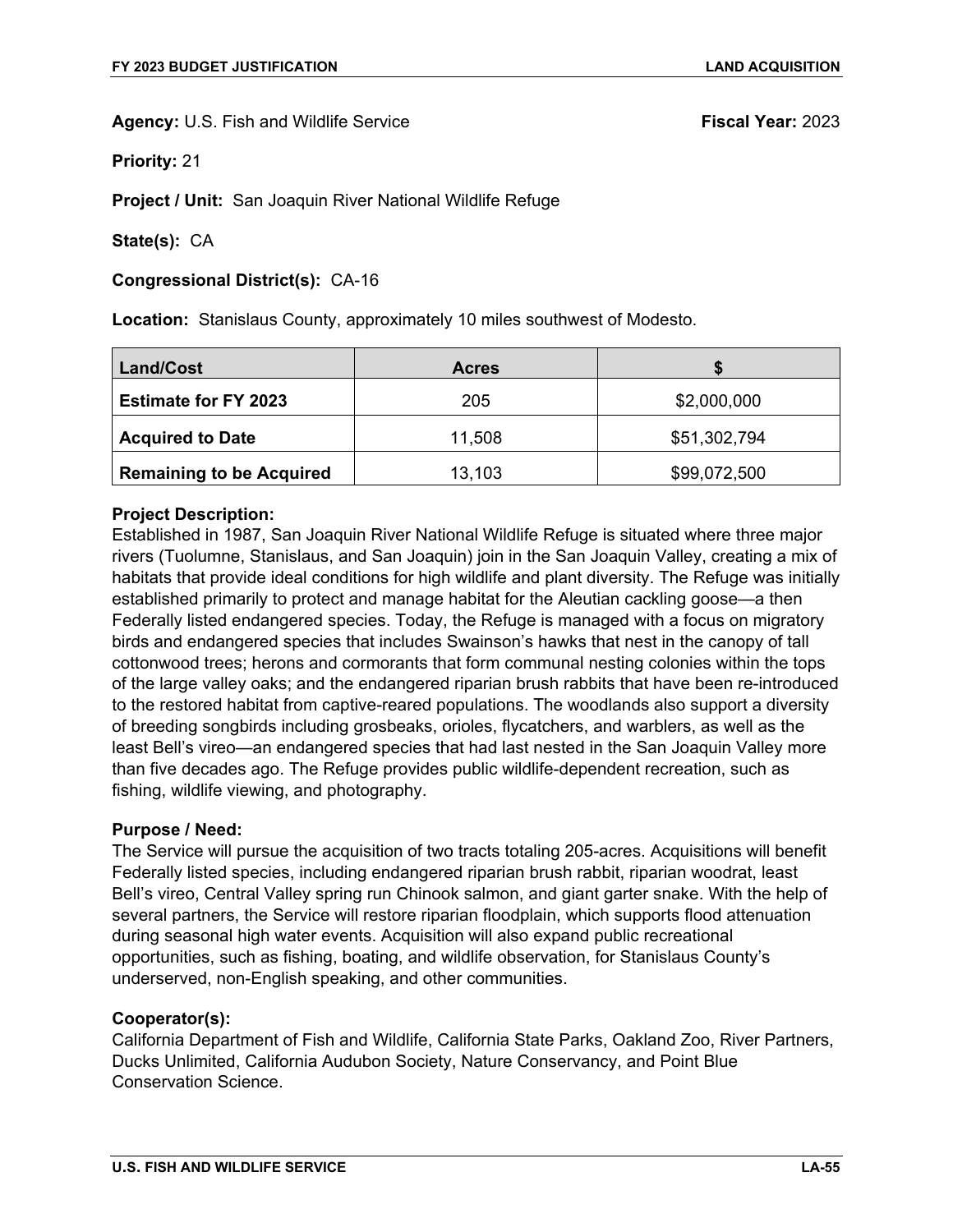| Savings/Costs                     | <b>Startup</b> | Annual  |
|-----------------------------------|----------------|---------|
| <b>Estimated O&amp;M Savings:</b> | \$0            | \$C     |
| <b>Estimated O&amp;M Costs:</b>   | \$5.000        | \$2,000 |

### **Describe O&M:**

Start-up costs will include boundary sign posting. Annual costs to include maintenance and habitat management.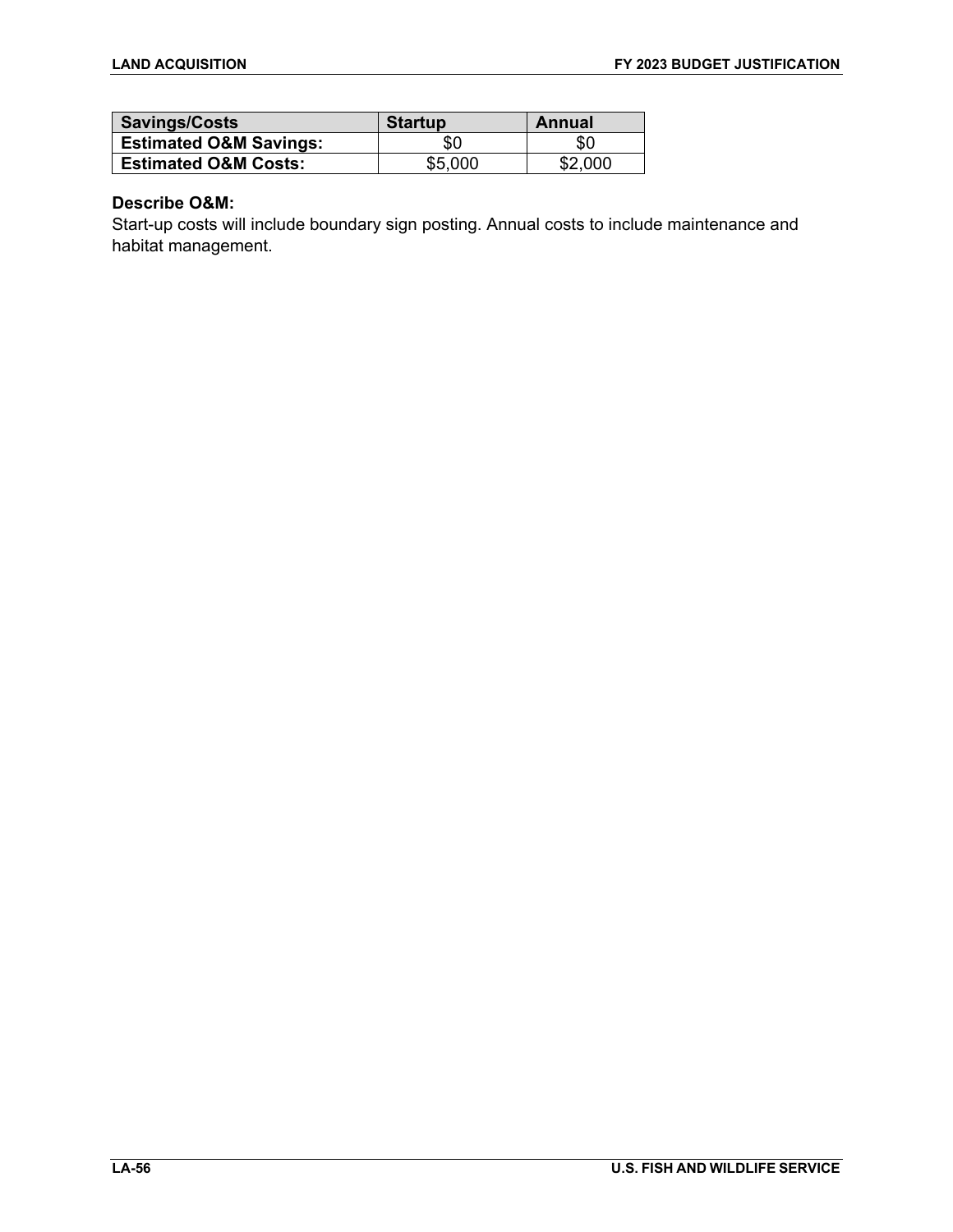**Priority:** 22

**Project / Unit:** Tulare Basin Wildlife Management Area

**State(s):** CA

**Congressional District(s):** CA-21

**Location:** 35 miles northwest of Bakersfield, in the southern San Joaquin Valley.

| Land/Cost                       | <b>Acres</b> |              |
|---------------------------------|--------------|--------------|
| <b>Estimate for FY 2023</b>     | 100          | \$1,000,000  |
| <b>Acquired to Date</b>         | 4.439        | \$8,891,554  |
| <b>Remaining to be Acquired</b> | 17,461       | \$86,804,900 |

### **Project Description:**

The Tulare Basin Wildlife Management Area was established in 2009 with plans for eventual protection of 22,000 acres in an area between Kern and Pixley National Wildlife Refuges. Ninety percent of the land in the WMA will be conserved through the purchase of conservation easements from willing landowners. The Kern/Tulare Basin provides vital wintering and staging areas for northern pintail and other Pacific Flyway waterfowl. Dry upland habitats that are protected in association with wetlands are important to many types of wildlife.

### **Purpose / Need:**

The Service will pursue the fee title acquisition of a 100-acre tract. The acquisition will benefit existing populations of State or Federally listed ESA species such as San Joaquin kit fox, Tipton kangaroo rat, and blunt-nosed leopard lizard. In addition to protecting upland habitat at the WMA, ownership of upland parcels near the Kern National Wildlife Refuge provides a buffer around wetlands at the Refuge.

### **Cooperator(s):**

Tulare Basin Wetlands Association, California Waterfowl Association, California Outdoor Heritage Alliance, and the many groups associated with the Tulare Basin Wildlife Partners.

| Savings/Costs                     | <b>Startup</b> | Annual  |
|-----------------------------------|----------------|---------|
| <b>Estimated O&amp;M Savings:</b> | \$0            | \$0     |
| <b>Estimated O&amp;M Costs:</b>   | \$5,000        | \$2,000 |

### **Describe O&M:**

Start-up costs will include boundary sign posting. Annual costs include maintenance and habitat management.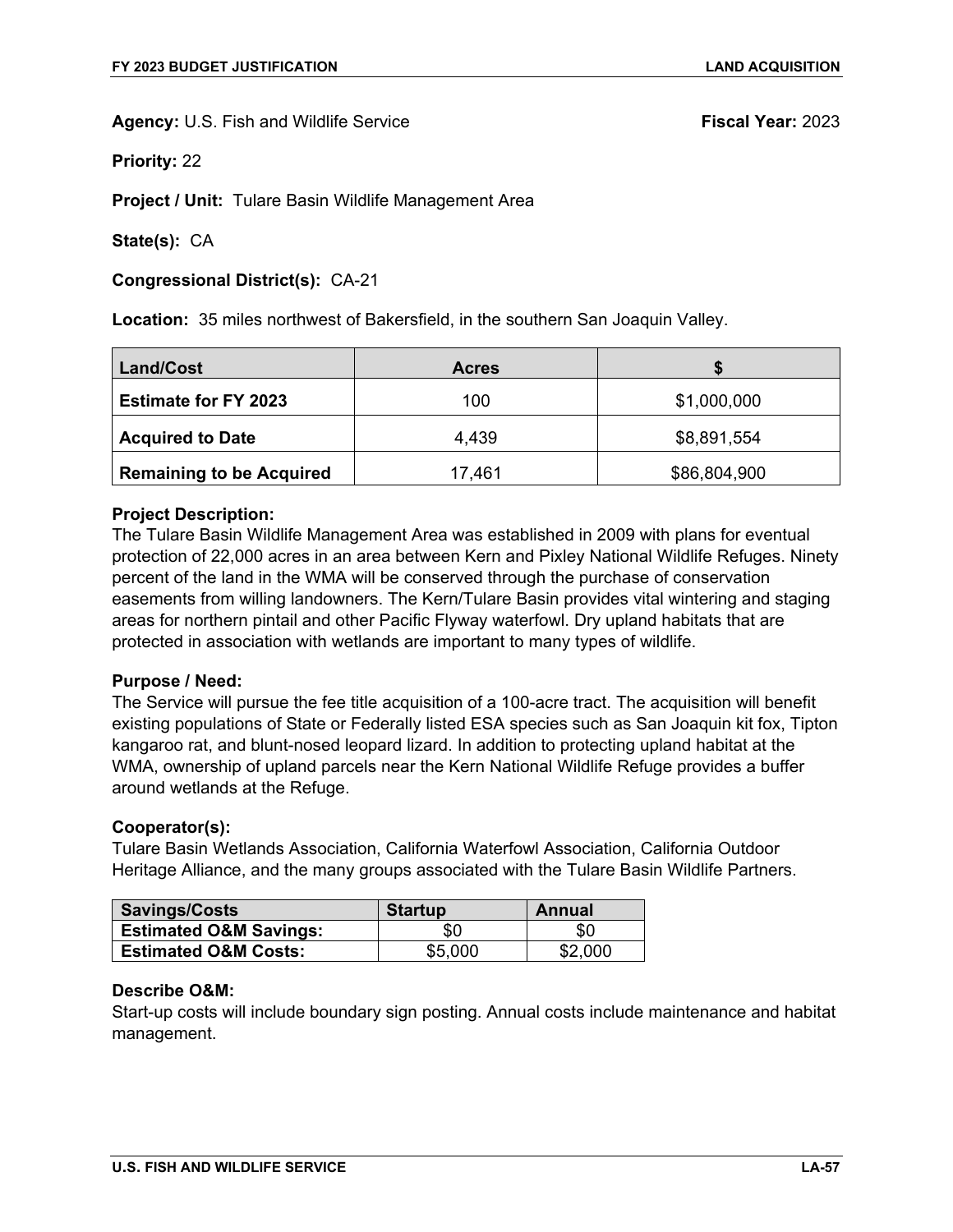**Priority:** 23

**Project / Unit:** Big Muddy National Fish and Wildlife Refuge

**State(s):** MO

# **Congressional District(s):** MO-1, MO-2, MO-3, MO-4, MO-5, MO-6

**Location:** In the floodplain of the Missouri River from Kansas City to St Louis.

| <b>Land/Cost</b>                | <b>Acres</b> |              |
|---------------------------------|--------------|--------------|
| <b>Estimate for FY 2023</b>     | 188          | \$429,000    |
| <b>Acquired to Date</b>         | 18,312       | \$9,188,703  |
| <b>Remaining to be Acquired</b> | 41,435       | \$22,200,000 |

# **Project Description:**

The historic Missouri River, nicknamed "Big Muddy" because of its murky, sediment-filled waters, serves as beneficial habitat for many wildlife species. The river's ability to carve through floodplains and create side channels, wetlands, and oxbow lakes has attracted and sustained wildlife since the retreat of glaciers from the region thousands of years ago. Drastic changes began to occur on the Missouri River soon after the journey of Lewis and Clark described its wildlife to the world in the early 1800s. Over the next century hundreds of steamships sank in the river and efforts began to control it. By the 1980s, over 700 miles of river had been channelized, reducing risks but also crucial habitat. Because of this and further damage by major flooding, the Big Muddy National Fish and Wildlife Refuge was established in 1994 for the development, advancement, management, conservation, and protection of fish and wildlife resources. The Refuge stretches across the entire State of Missouri, connecting four of the top five most populated cities in the state and running parallel to U.S. Interstate 70, which is the most traveled road in Missouri with 28,000 vehicles using just the rural sections each day, and 60 percent of the state's population living within 30 miles. The Refuge encompasses river features, such as islands, chutes, bends, and tributary confluences. Refuge purposes include reconnecting the Missouri River and its tributaries to their floodplains, restoring hydrology, returning native vegetation, reducing invasive species, and offering a variety of wildlifedependent recreation opportunities.

# **Purpose / Need:**

The Service will pursue the fee title acquisition of 188 acres from multiple willing sellers. Acquisitions will improve access to existing Refuge lands and expand recreational opportunities and provide habitat for migratory birds, fish, and wildlife.

The Service will protect and restore bottomland forest and Missouri River floodplain for the benefit of numerous endangered and protected species, including pallid sturgeon, least tern, and a host of mussel species. Restored floodplains will mitigate flooding events for downstream communities. Restoration of lands is vital to the survival of native species and will involve